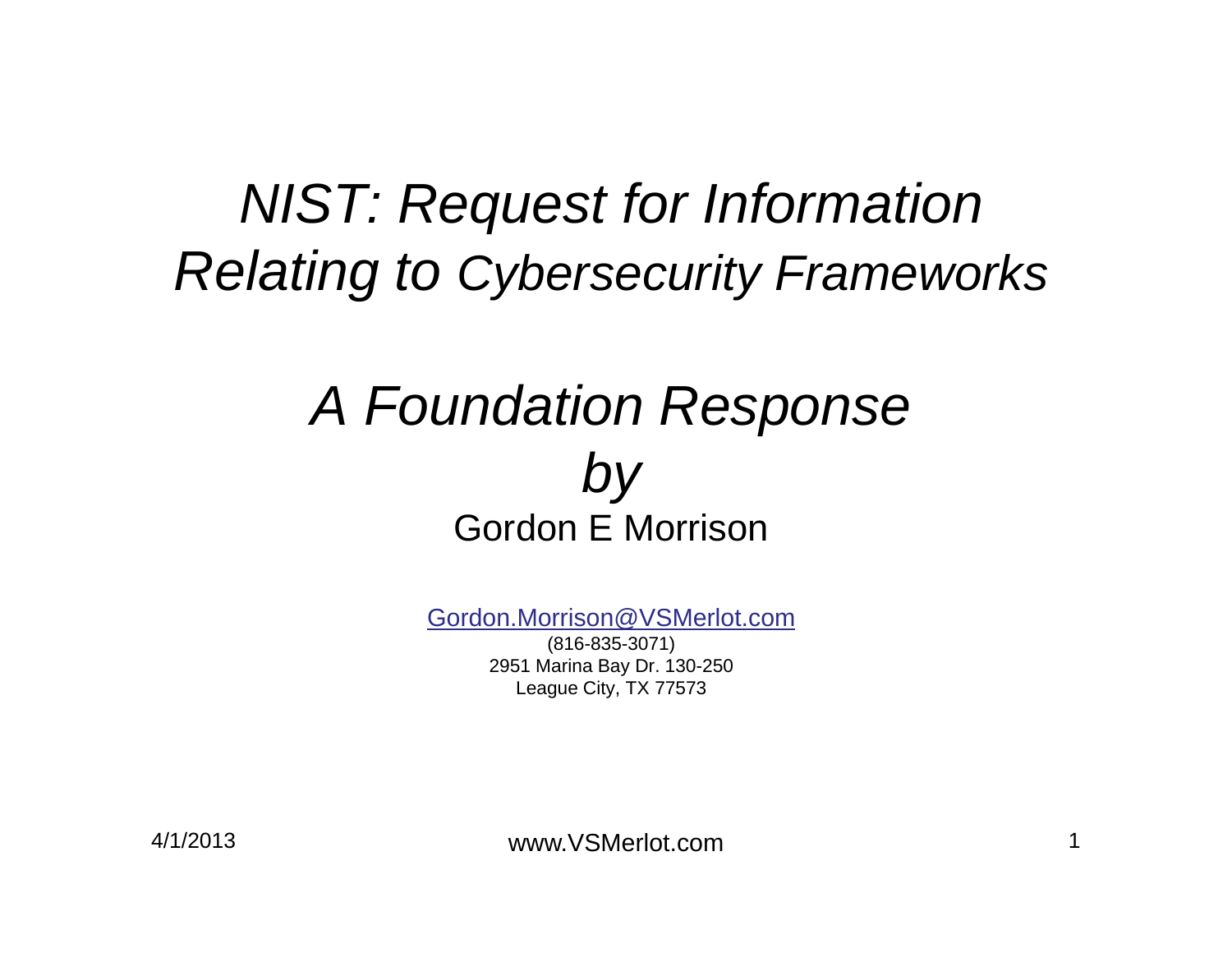# Cyber Secure Framework

- Can't exist without a proper foundation
- Current Foundation
	- Spaghetti code
		- "if then else"
		- "case switch"
		- Not organized
		- Not structured
	- Artistic
		- Approach will not be as secure <u>as it could be</u>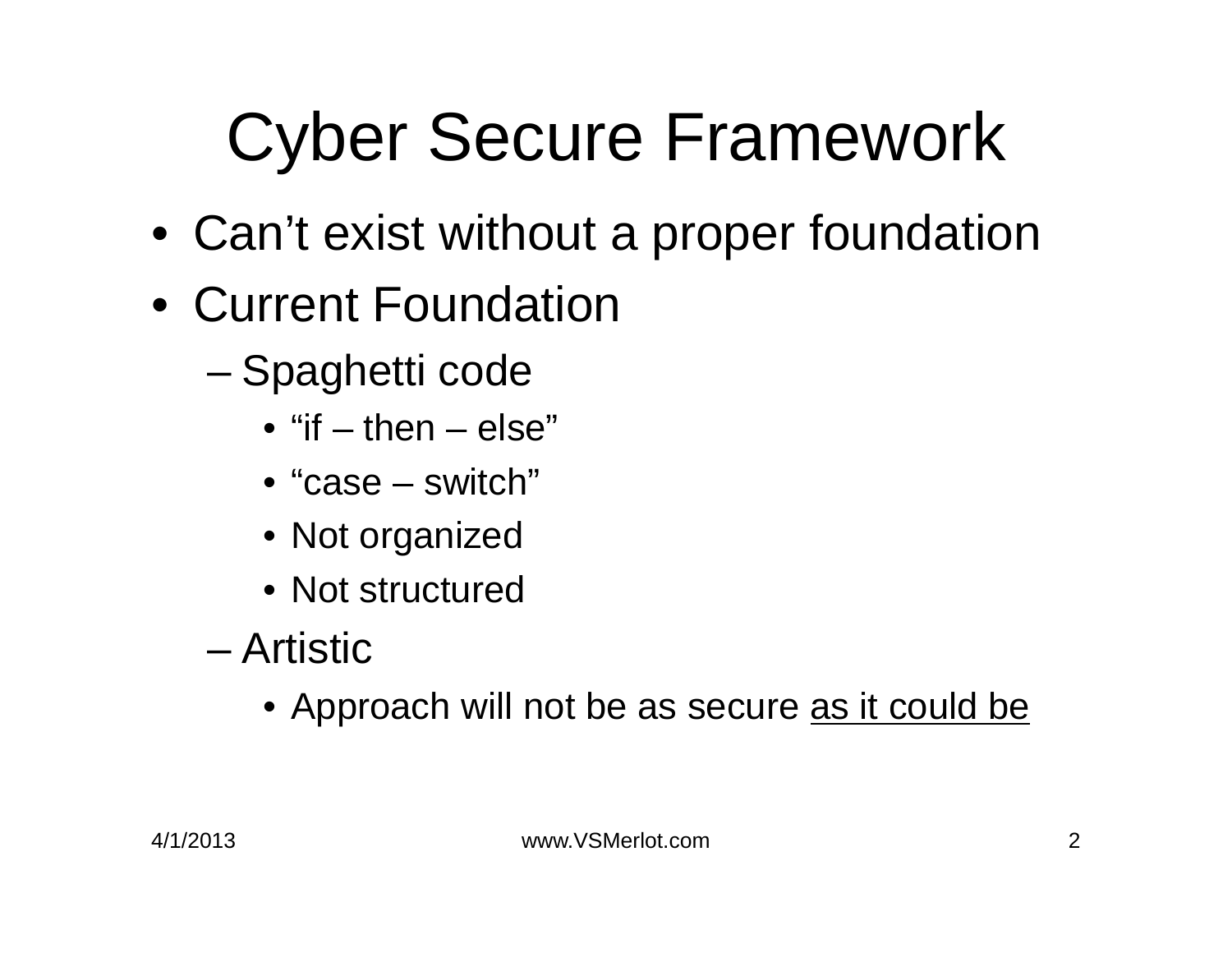# Foundation Definition

• Foundation – the architecture that software uses as the core structure for organizing human written or machine generated code. Currently writing or generating code is an artistic endeavor without an engineering structure.

In practice a software engineered foundation does not exist.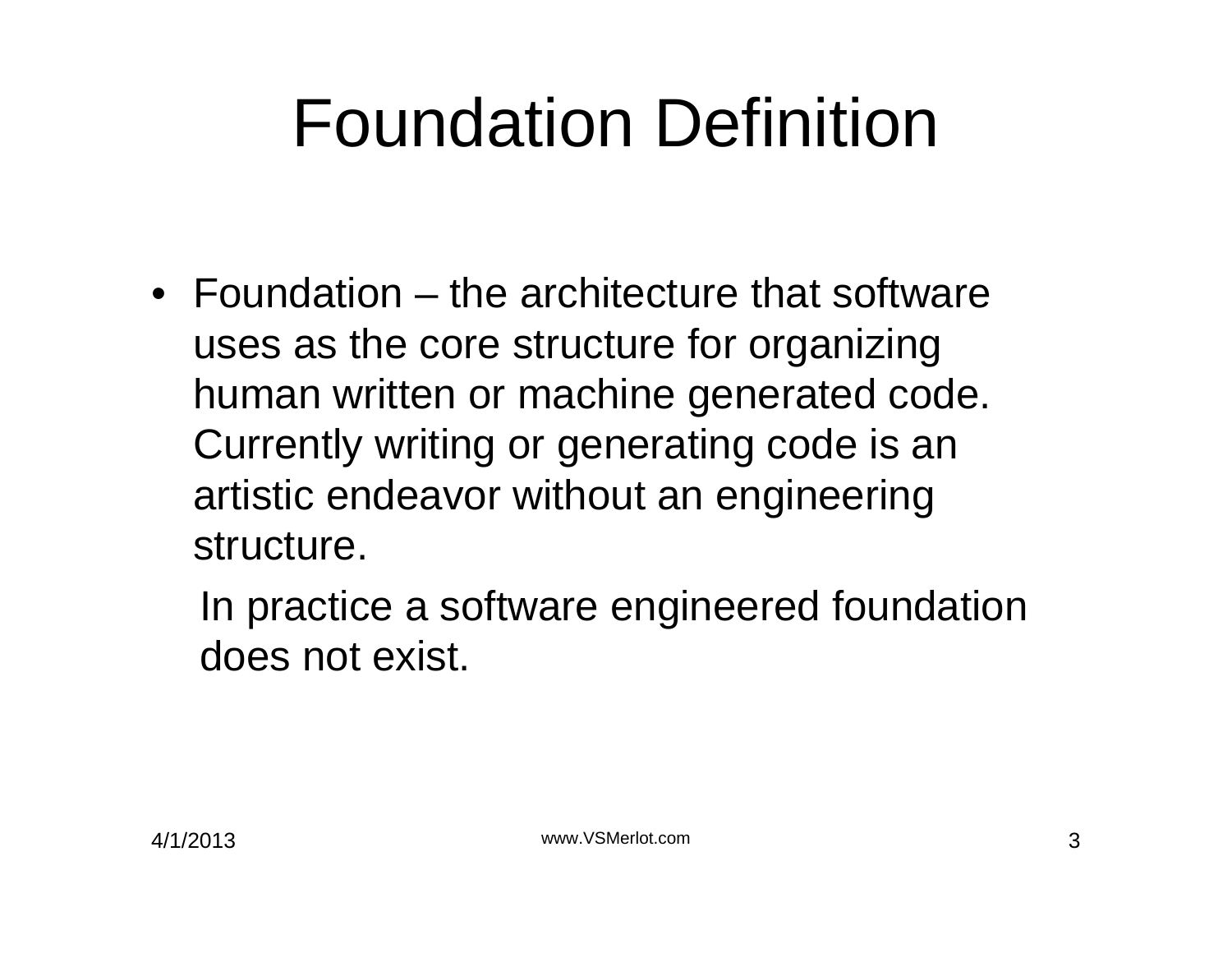### Framework Definition

• Framework – the collection of software designed to provide services built on a nonexistent foundation. Frameworks are often combined into application specific libraries or collections.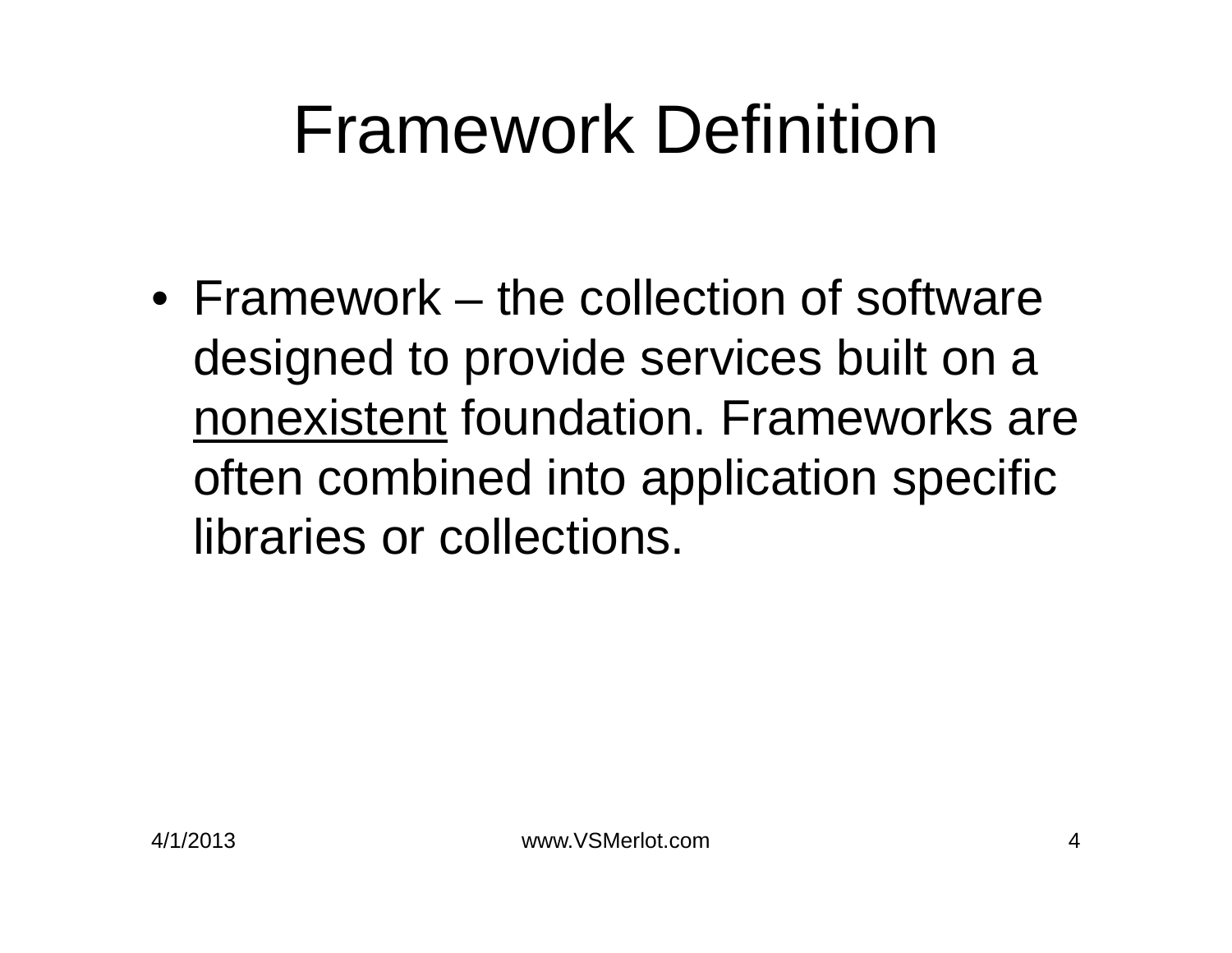#### Software Engineering Practices

- Foundation
	- Lacking a foundation architecture
	- Lacking an engineering discipline
		- Coding is artistic
	- Requirements Specifications Models
		- All depend on the foundation
		- Implementations drift away form original design documentation
		- Synchronization requires manual effort
- Frameworks are built sans foundation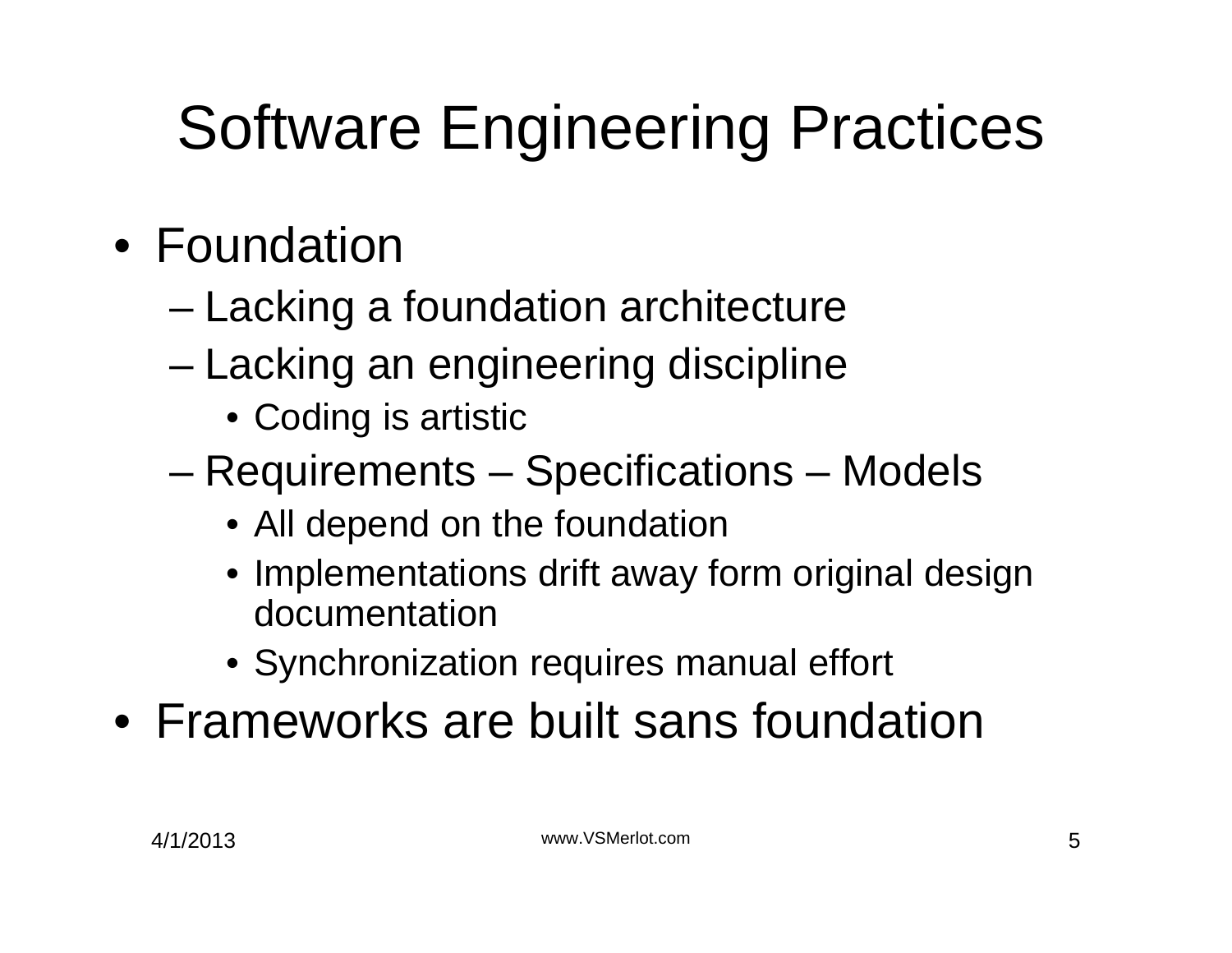# From CMU-SEI

- www.sei.cmu.edu/solutions/softwaredev/
- "The quality of a system is influenced by the quality of the process used to acquire, develop, and maintain it, the analysis and forethought that goes into an architecture…"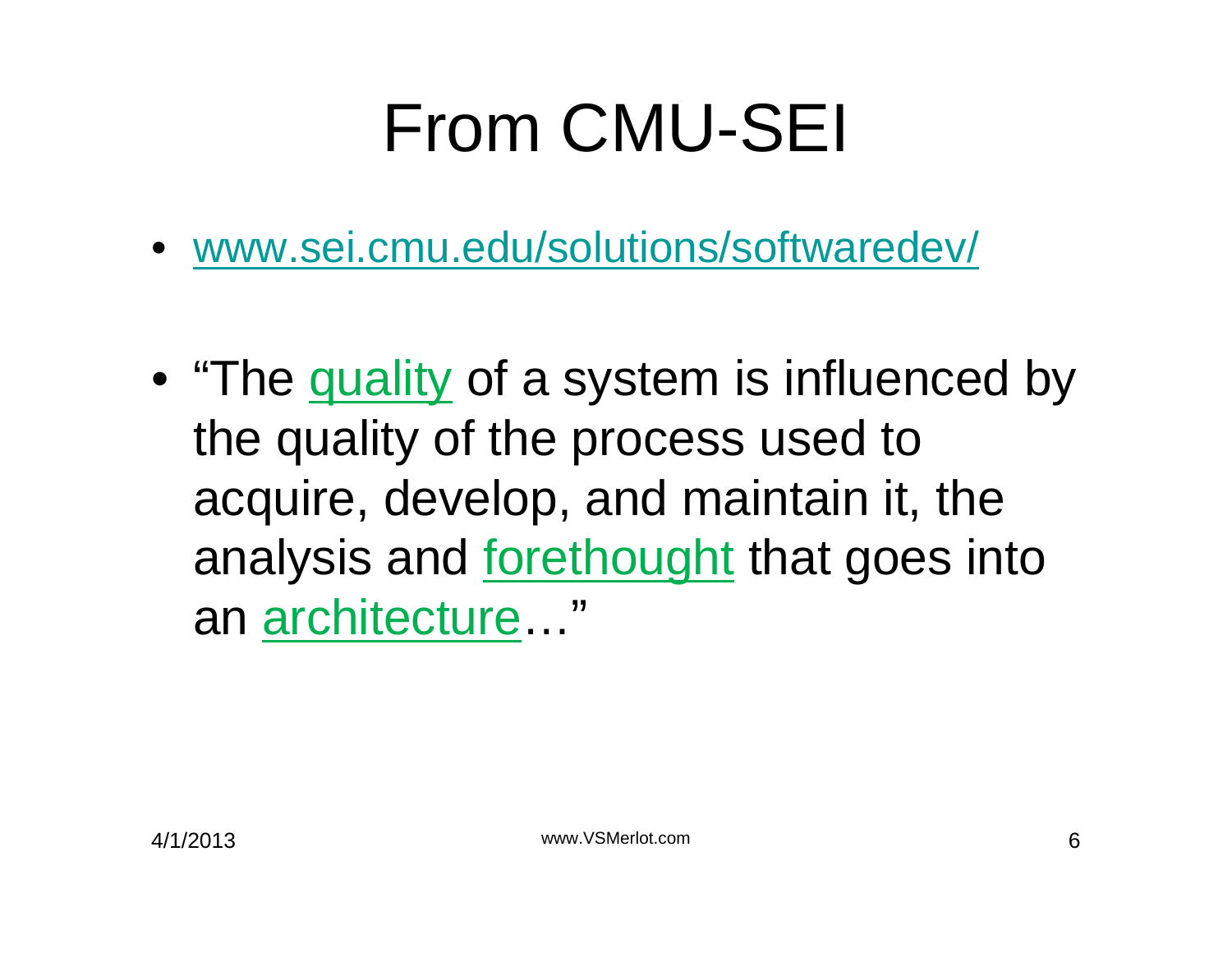# CMU –SEI (cont'd)

• "Using proven methods for progress and product quality, software success is predictable and achievable, and failure is avoidable."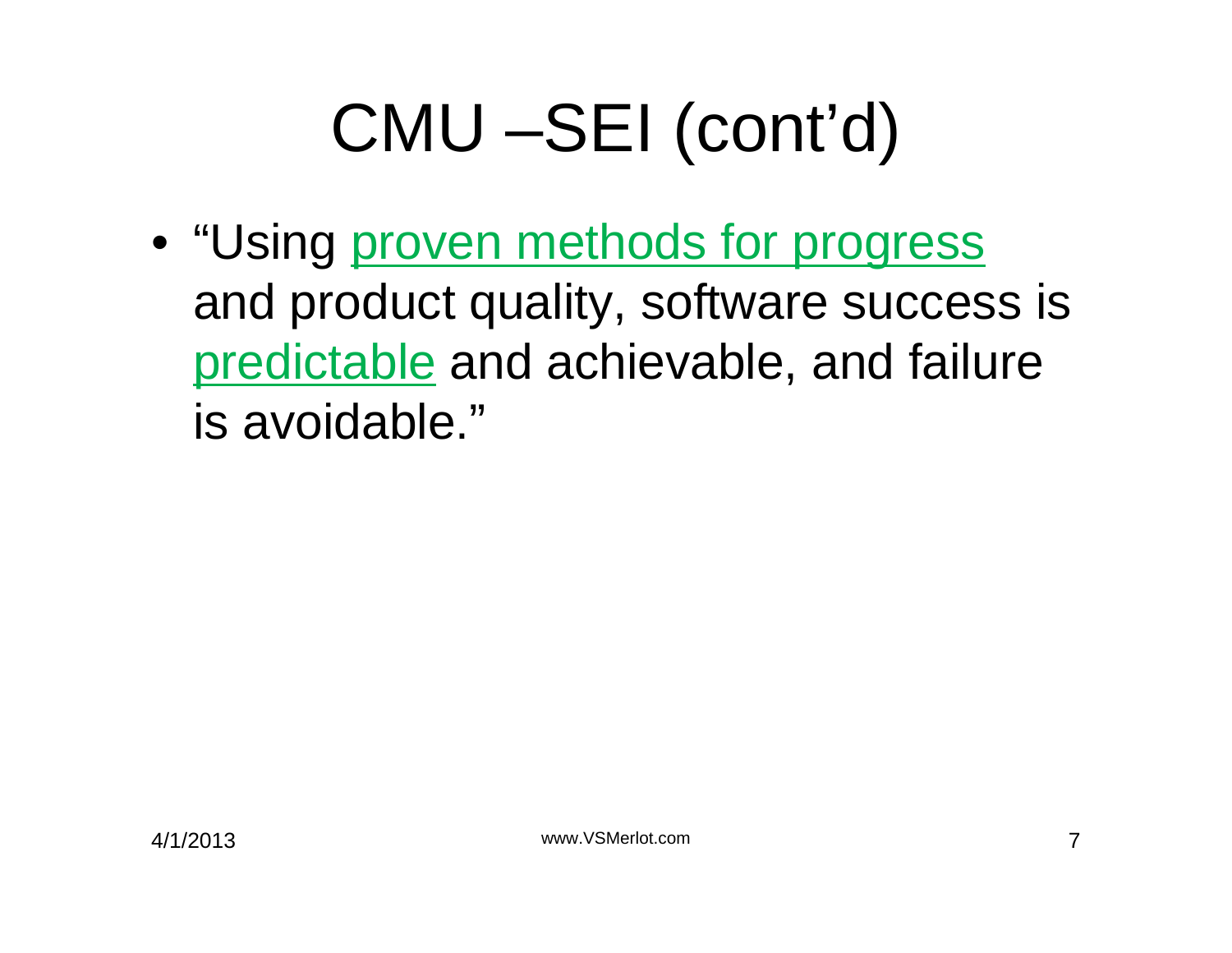# CMU – SEI (cont'd)

• "Once coding starts, teams trained in mature **software engineering**  processes can remove defects early, when defect removal is 10 to 100 times less costly than it is during test."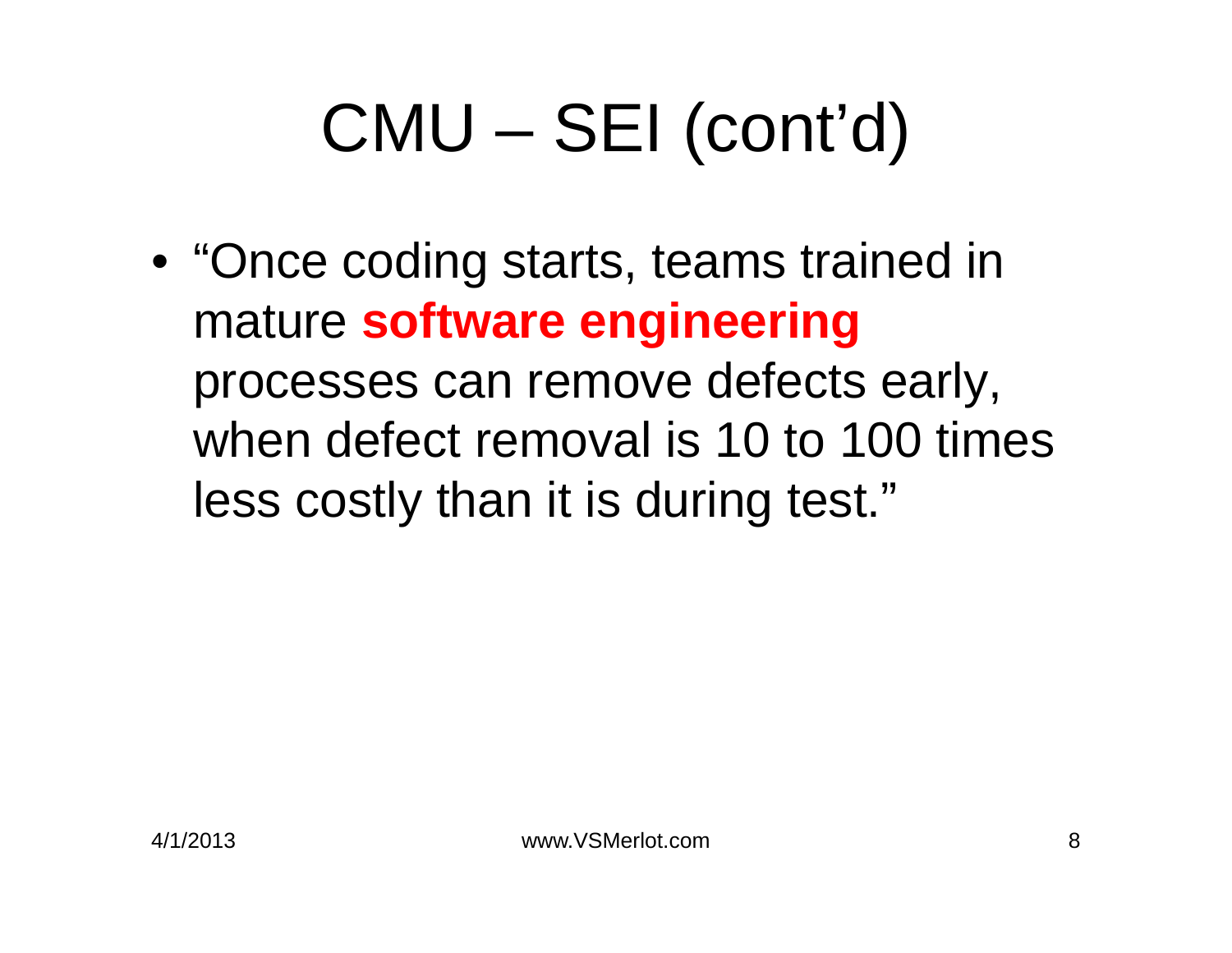### **Requirements**

- SEI alludes to failures due to lack of requirements.
- SEI requirements don't correlate to the application over time.
- SEI requirements are documents that fail to stay in sync over time.
- SEI approach not as good as it could be. A good idea poorly implemented.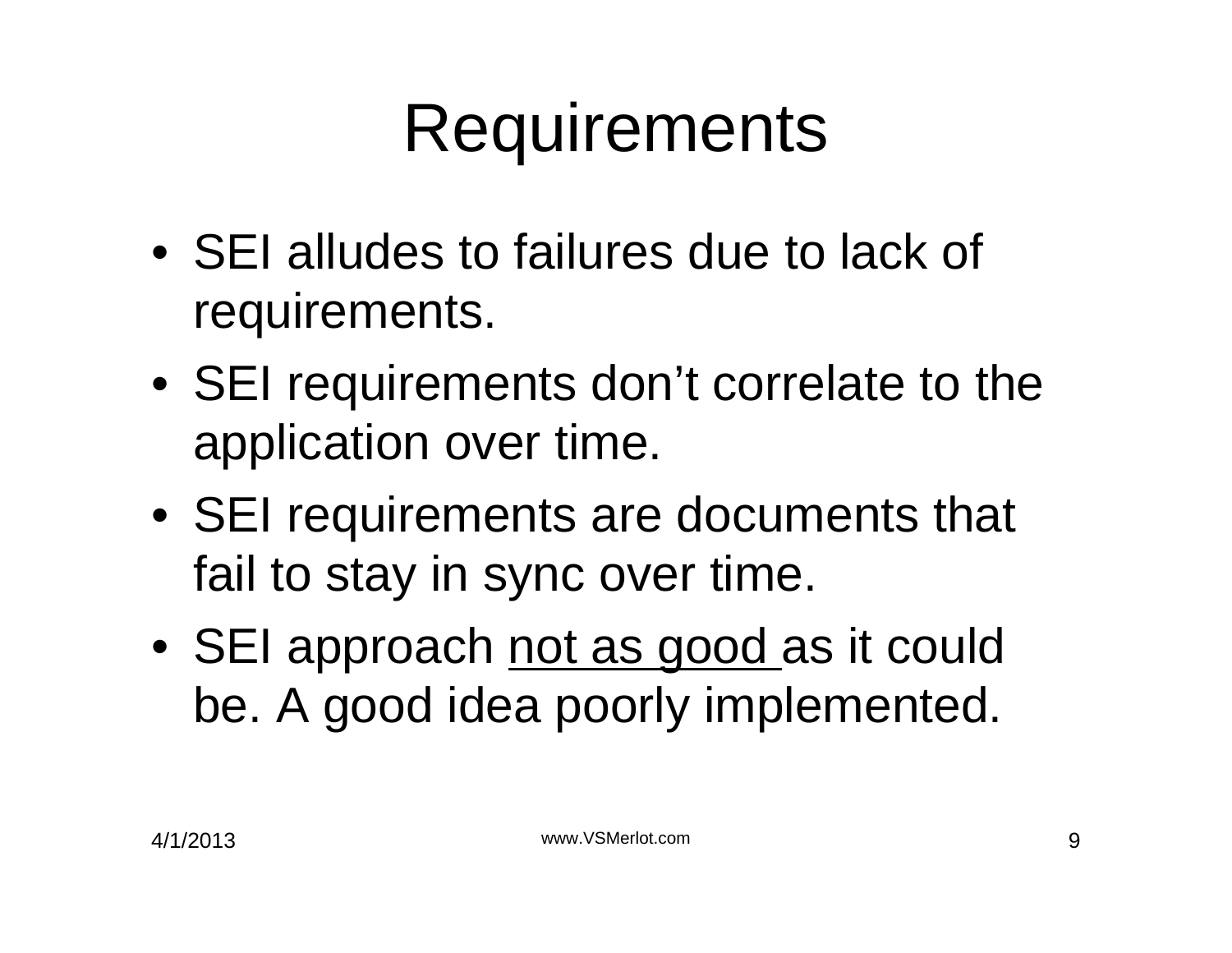#### No CMU-SEI Foundation Definition

- Big money is in process consulting
	- CMU-SEI sells what it knows
	- Doesn't understand lacking foundation
- No solution to spaghetti code
	- Process Management
		- Often referred to as "Software Engineering"
- Without a good foundation success is difficult at best.
- CMU-SEI room for improvement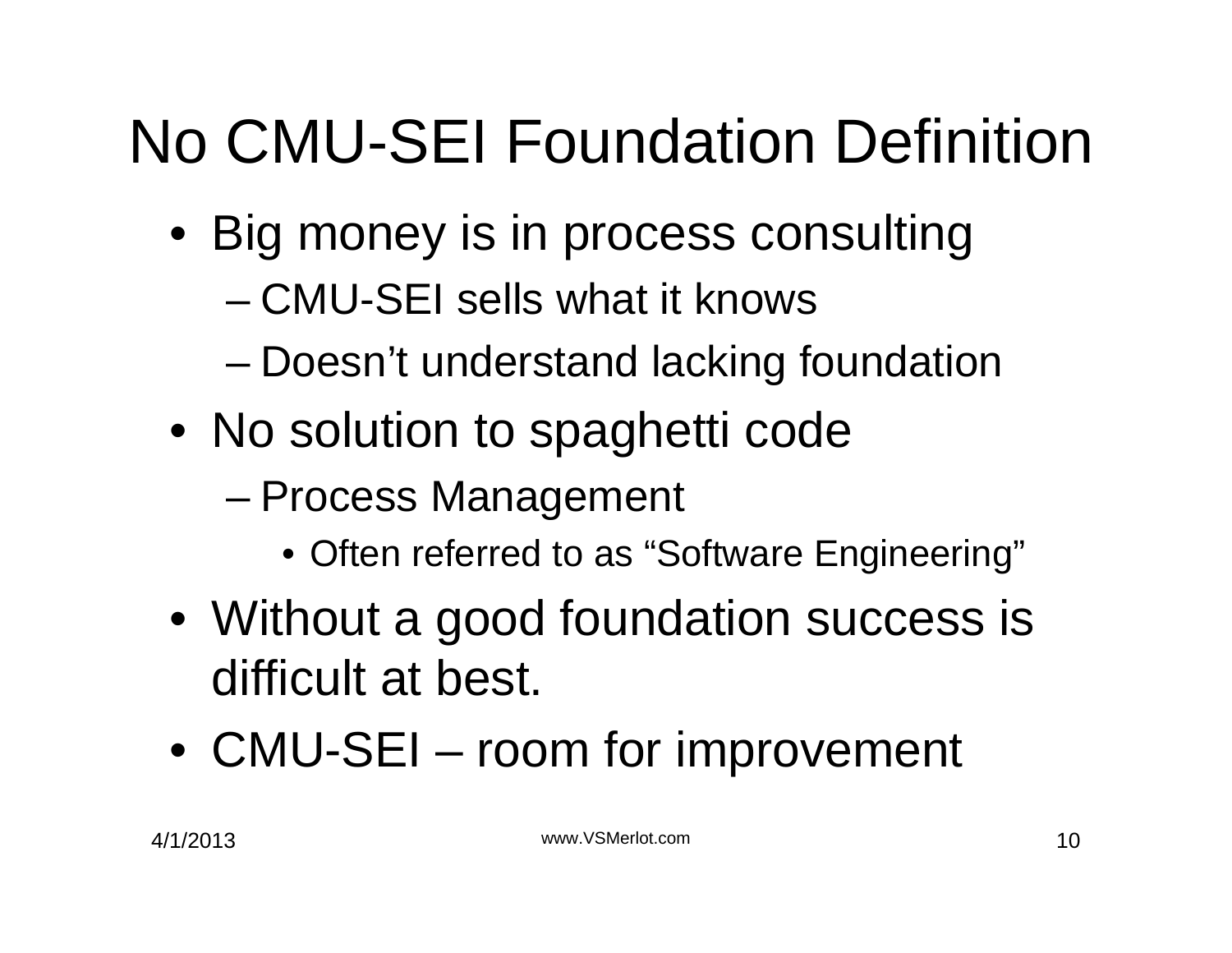# SEI Template

- SEI uses a template to collect information
	- It's a fill in form approach
	- State information
	- Action information
	- Provides documentation
- Template becomes throwaway
- The template will not stay in sync
- Good idea poorly implemented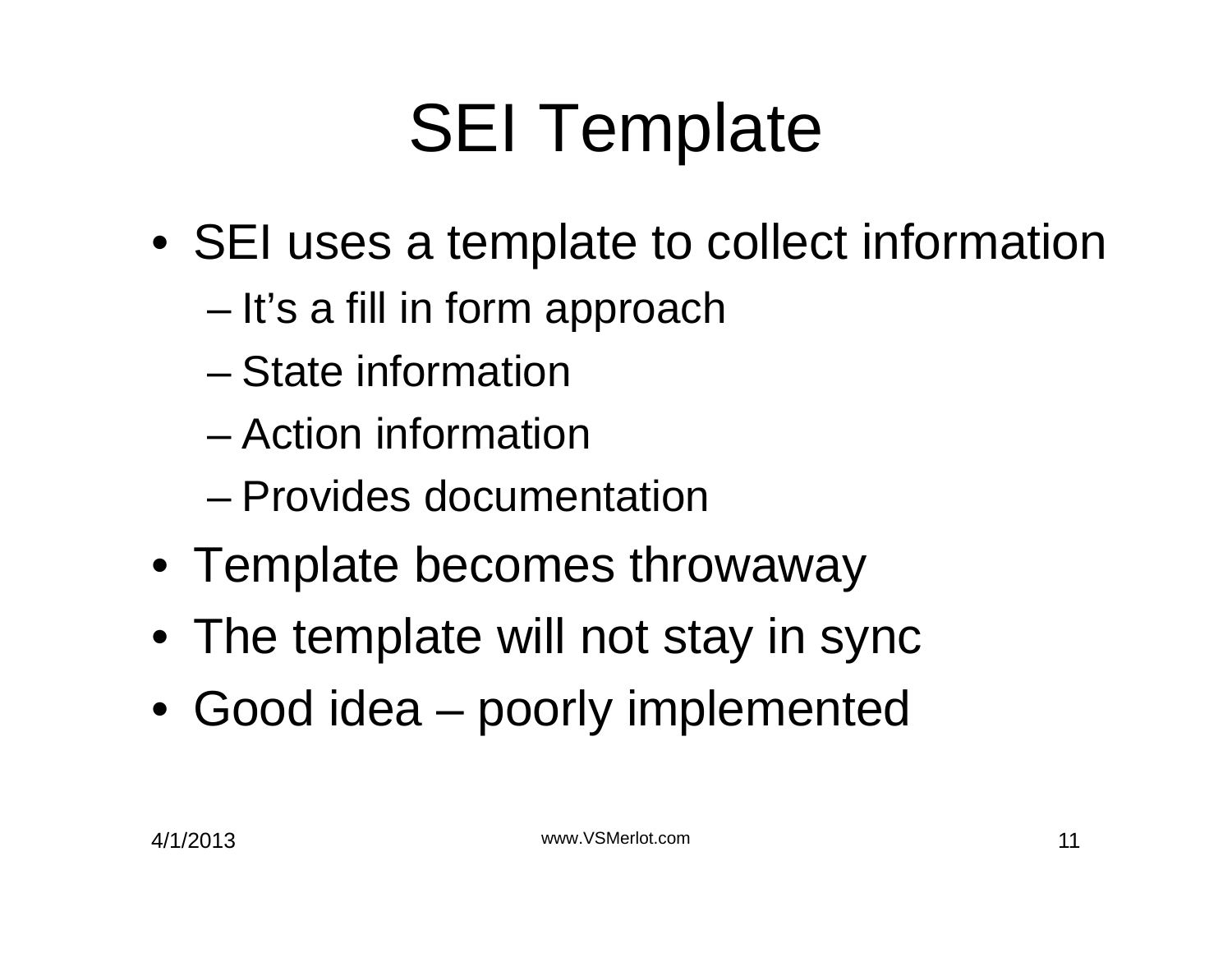# Herding Cats is the Standard

- Programmers want to be engineers
	- An engineering foundation is missing
- "if-then-else" and "case-switch" statements:
	- Are the cause of spaghetti code
	- Create logic that is overly complex
	- No support for temporal control flow
		- Required for correlation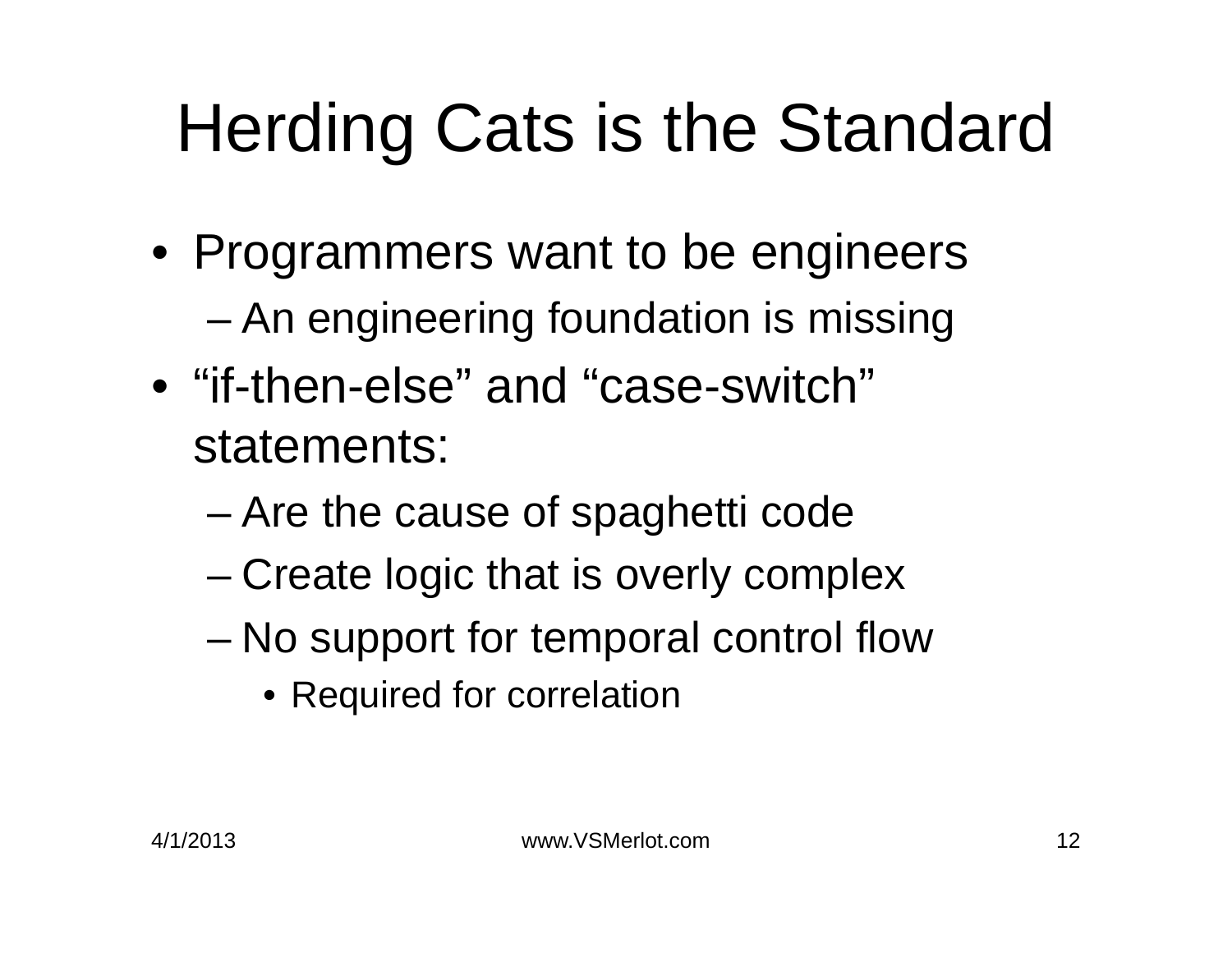# Temporal Software Engineering

- Similar to CMU-SEI template based logic
- Integrated into the application
- Uses Vector State Machine
	- Correlates to
		- Requirements
		- Specification
- Model Driven Architecture
	- Maps to IDEF ++ process
		- Improved IDEF0 & IDEF1
- Provides a solid organized foundation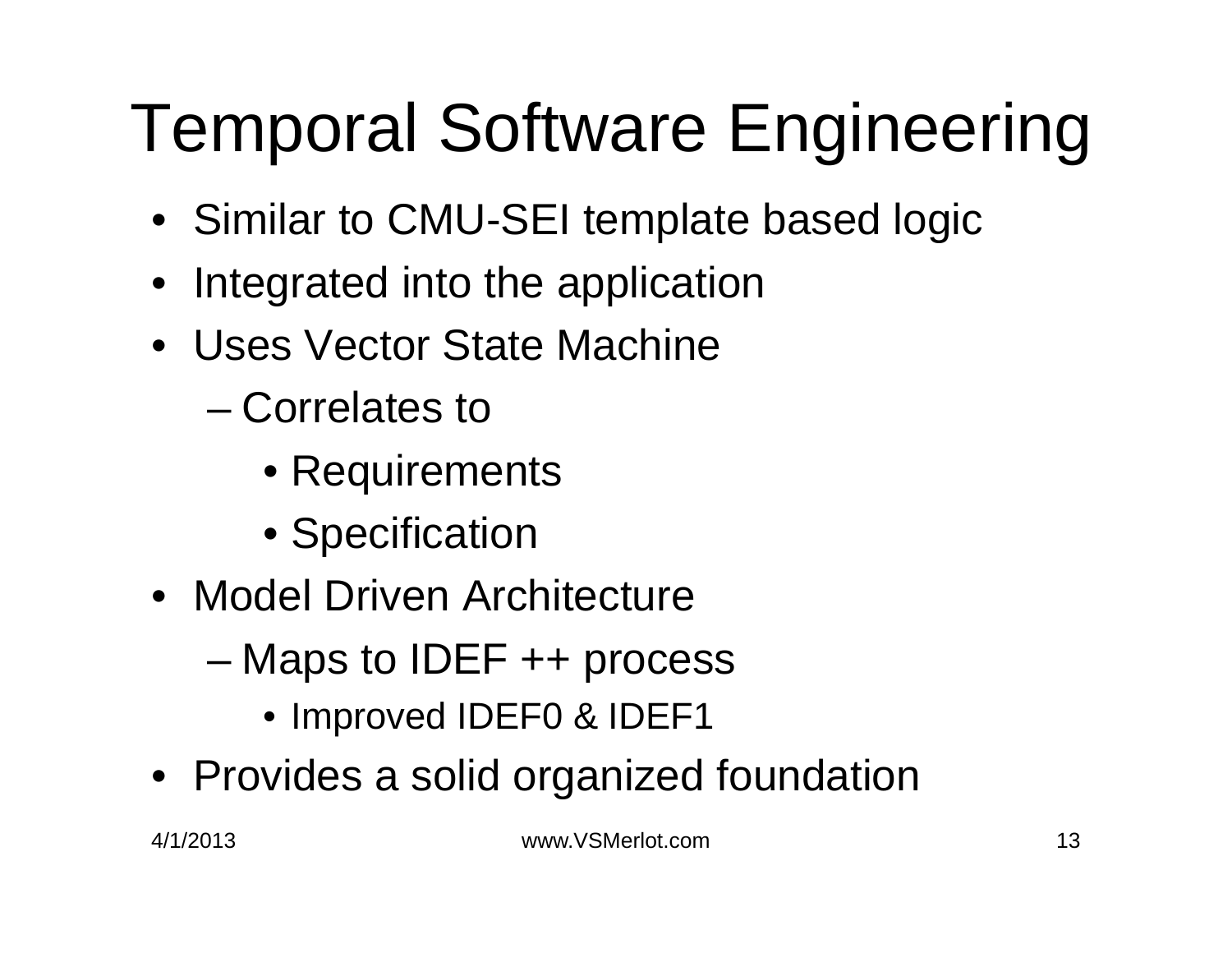#### CMU-SEI Example Template

- SEI-TSP/PSP
	- Rule
	- State
	- Action
- $\bullet$ Mixed Modes
- • Does **not** correlate with solution
- $\bullet$  Software Engineers DON'T sync this document!

| Student    | J. Developer | Date      | $10/2^{-}$ |
|------------|--------------|-----------|------------|
| Program    | LogIn        | Program # |            |
| Instructor | Humphrey     | Language  |            |

| <b>State Name</b>         | <b>Description</b>                                                                  |                                                             |  |  |  |  |
|---------------------------|-------------------------------------------------------------------------------------|-------------------------------------------------------------|--|--|--|--|
| <b>Start</b>              | Start condition for system                                                          |                                                             |  |  |  |  |
| CheckD                    | The state of the system after a user ID is requested                                |                                                             |  |  |  |  |
| CheckPW                   | The state of the system after a user password is requested                          |                                                             |  |  |  |  |
| End                       |                                                                                     | The final state: LogIn either logs in or cuts off the user. |  |  |  |  |
| <b>Function/Parameter</b> | <b>Description</b>                                                                  |                                                             |  |  |  |  |
| ID                        | User identification: ID is Valid or !Valid                                          |                                                             |  |  |  |  |
| <b>PW</b>                 | User password: PW is Valid or !Valid                                                |                                                             |  |  |  |  |
| n                         | Integer count of ID and password errors                                             |                                                             |  |  |  |  |
| nMax                      | Maximum value of ID and password errors: $n \ge n$ Max is rejected.                 |                                                             |  |  |  |  |
| Fail                      | Error count or timeout error indicator: Fail = true is failure, Fail = false is ok. |                                                             |  |  |  |  |
| <b>States/Next States</b> | <b>Transition Condition</b>                                                         | <b>Action</b>                                               |  |  |  |  |
| Start                     |                                                                                     |                                                             |  |  |  |  |
| <b>Start</b>              | No transitions from Start to Start                                                  |                                                             |  |  |  |  |
| CheckID                   | True                                                                                | Get ID, $n := 0$ ; ID and PW<br>!Valid                      |  |  |  |  |
| CheckPW                   | No transitions from Start to CheckPW                                                |                                                             |  |  |  |  |
| End                       | No transitions from Start to End                                                    |                                                             |  |  |  |  |
| CheckID                   |                                                                                     |                                                             |  |  |  |  |
| <b>Start</b>              | No transitions from CheckID to Start                                                |                                                             |  |  |  |  |
| CheckID                   | No transitions from CheckID to CheckID                                              |                                                             |  |  |  |  |
| CheckPW                   | Valid ID                                                                            | Get password                                                |  |  |  |  |
| CheckPW                   | !Valid ID                                                                           | Get password                                                |  |  |  |  |
| End                       | Timeout                                                                             | $Fail := true$                                              |  |  |  |  |
| CheckPW                   |                                                                                     |                                                             |  |  |  |  |
| <b>Start</b>              | No transitions from CheckPW to Start                                                |                                                             |  |  |  |  |
| CheckID                   | (!Valid PW $\vee$ !Valid ID) $\wedge$ n < nMax $\wedge$<br>!Timeout                 | Get ID, $n := n + 1$                                        |  |  |  |  |
| CheckPW                   |                                                                                     |                                                             |  |  |  |  |
| End                       | Valid PW $\wedge$ Valid ID                                                          | Fail := false, login user                                   |  |  |  |  |
| End                       | $(n \ge nMax \vee Timeout) \wedge (!Valid PW \vee$<br>!Valid ID)                    | Fail: = true, cut off user                                  |  |  |  |  |
| End                       |                                                                                     |                                                             |  |  |  |  |
|                           | No transitions from End to any state                                                |                                                             |  |  |  |  |

4/1/2013 www.VSMerlot.com 14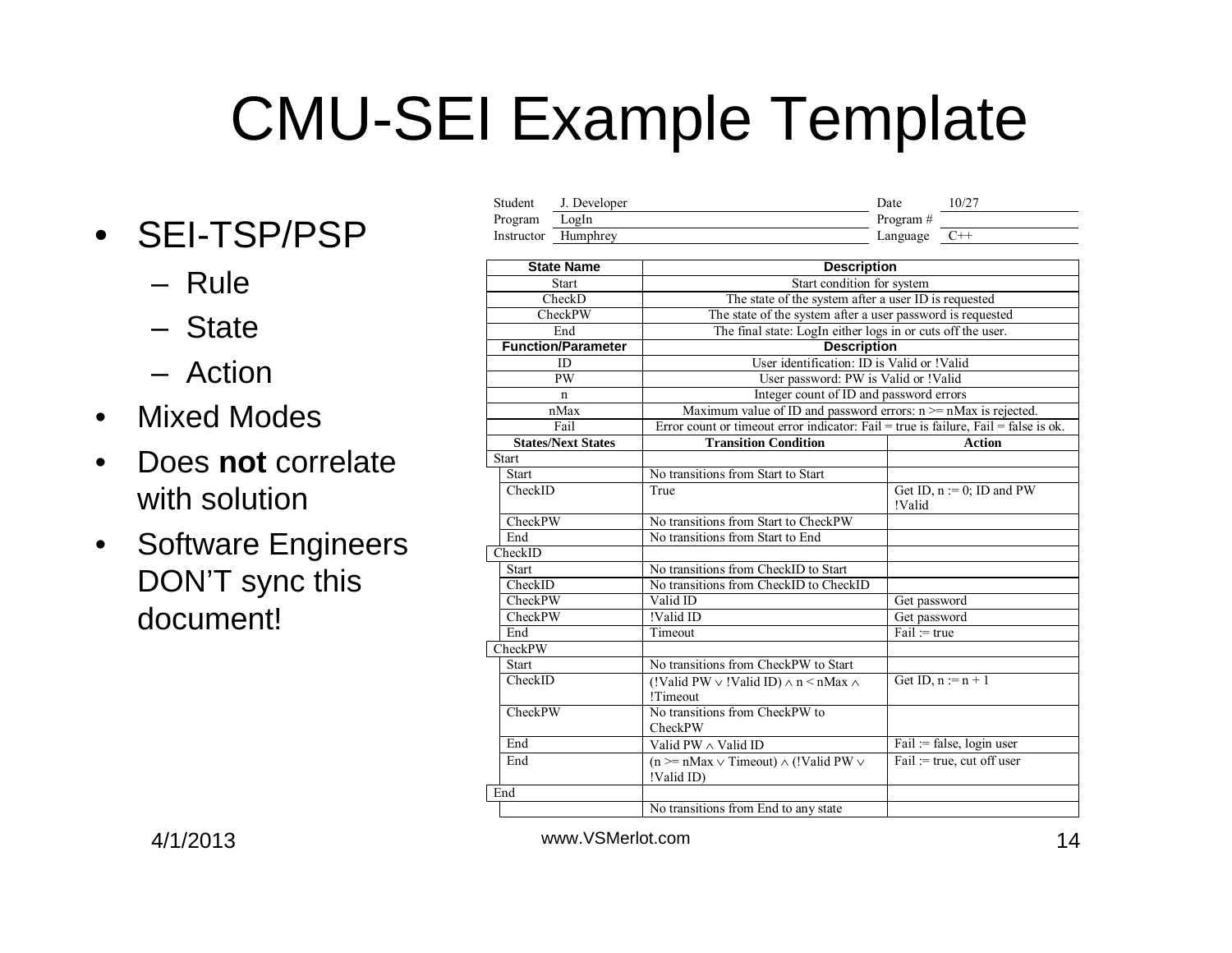# CMU-SEI - Stopwatch Example

#### •Work is not part of implementation •Must be **converted** to if/else or switch-case logic

| <b>State Name</b>         | <b>Description</b>                       |                                        |  |  |  |  |
|---------------------------|------------------------------------------|----------------------------------------|--|--|--|--|
| Zero                      | Start condition for system               |                                        |  |  |  |  |
| Running                   | Stopwatch running and displaying         |                                        |  |  |  |  |
| On-hold                   | Stopwatch running with display on hold   |                                        |  |  |  |  |
| Stopped                   | Stopwatch stopped                        |                                        |  |  |  |  |
| <b>States/Next States</b> | <b>Transition Condition</b>              | <b>Action</b>                          |  |  |  |  |
| Zero                      |                                          |                                        |  |  |  |  |
| Zero                      | $reset \vee hold$                        | Stop clock, reset clock, clear display |  |  |  |  |
| Running                   | start/stop                               | Start clock, display clock             |  |  |  |  |
| Running                   |                                          |                                        |  |  |  |  |
| Zero                      | reset                                    | Stop clock, reset clock, clear display |  |  |  |  |
| On-hold                   | hold                                     | Hold display                           |  |  |  |  |
| Stopped                   | start/stop                               | Stop clock, hold display               |  |  |  |  |
| On-hold                   |                                          |                                        |  |  |  |  |
| Zero                      | reset                                    | Stop clock, reset clock, clear display |  |  |  |  |
| Running                   | hold                                     | Start clock, display clock             |  |  |  |  |
| Stopped                   | start/stop                               | Stop clock, hold display               |  |  |  |  |
| Stopped                   |                                          |                                        |  |  |  |  |
| Zero                      | reset                                    | Stop clock, reset clock, clear display |  |  |  |  |
| Running                   | Start clock, display clock<br>start/stop |                                        |  |  |  |  |
| Stopped                   | hold                                     | Stop clock, hold display               |  |  |  |  |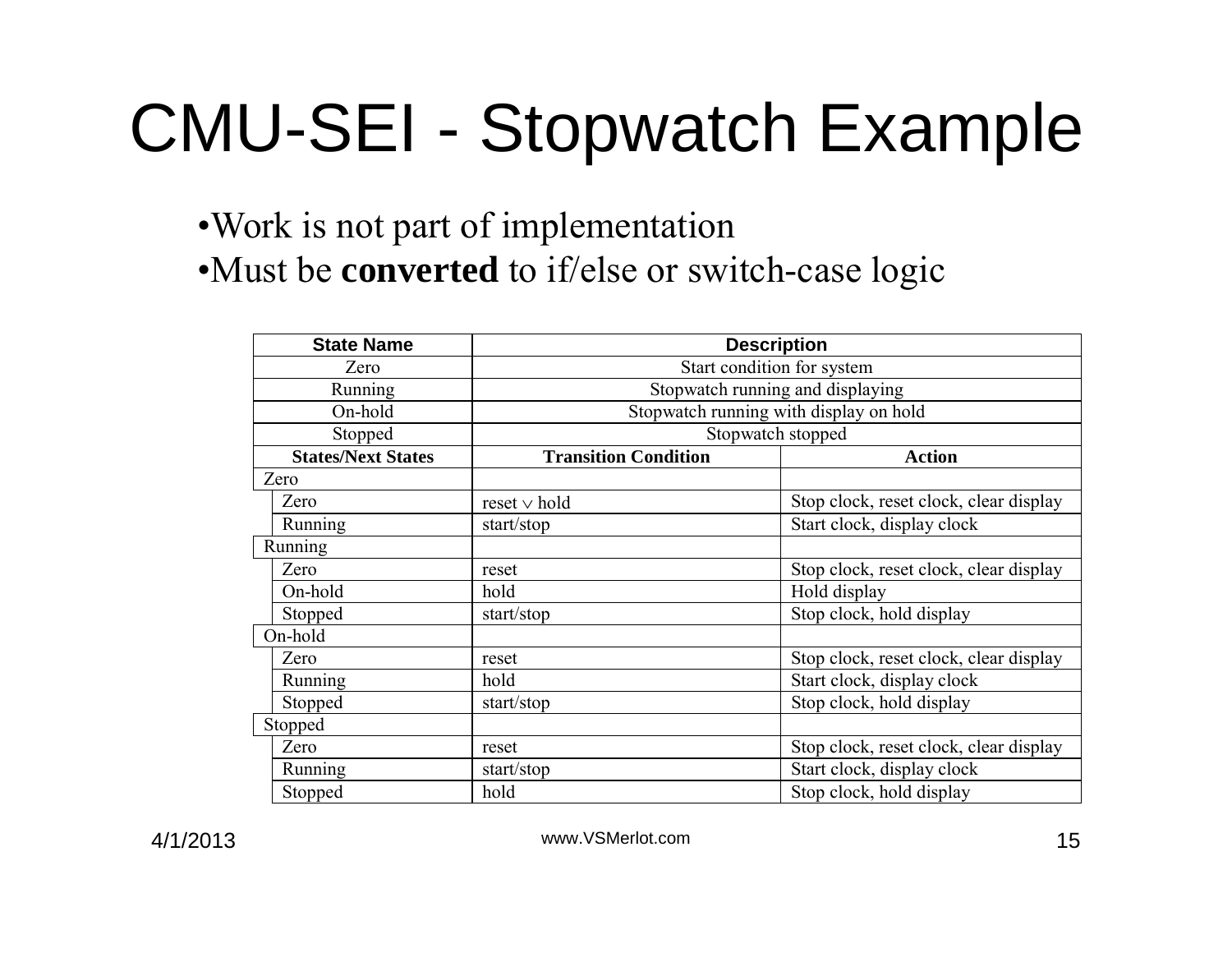### Proposed Foundation

- COSA based on US Patent 6,345,387
	- Free of License Free of License!
	- Template based executable logic table
	- Table based Vector State Machine (VSM)
- Temporal Engineering the use of COSA, correlating all aspects of the software development life cycle.
- Temporal Engineering improves the CMU-SEI management paradigm

– Everything stays in sync!!!

• This is a good idea – good implementation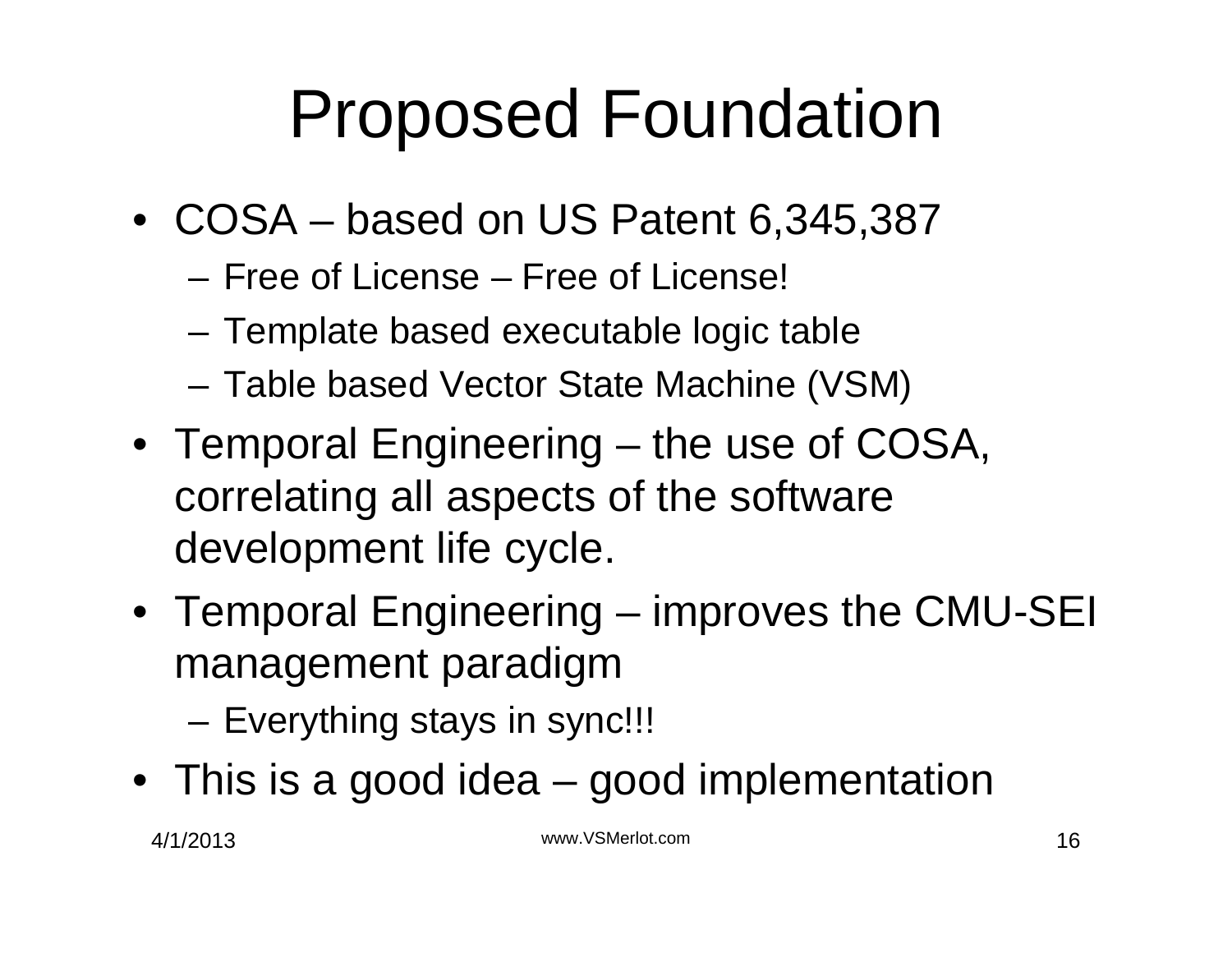# SEI vs. COSA

- Work going into the SEI template is not directly used, i.e. it's wasted.
- Work put into a COSA table is used
	- The table is a logic template
	- The table is executed with COSA Engine
	- Testable with populated member functions or stubs
	- Does one thing and does it well
	- Includes trace debugging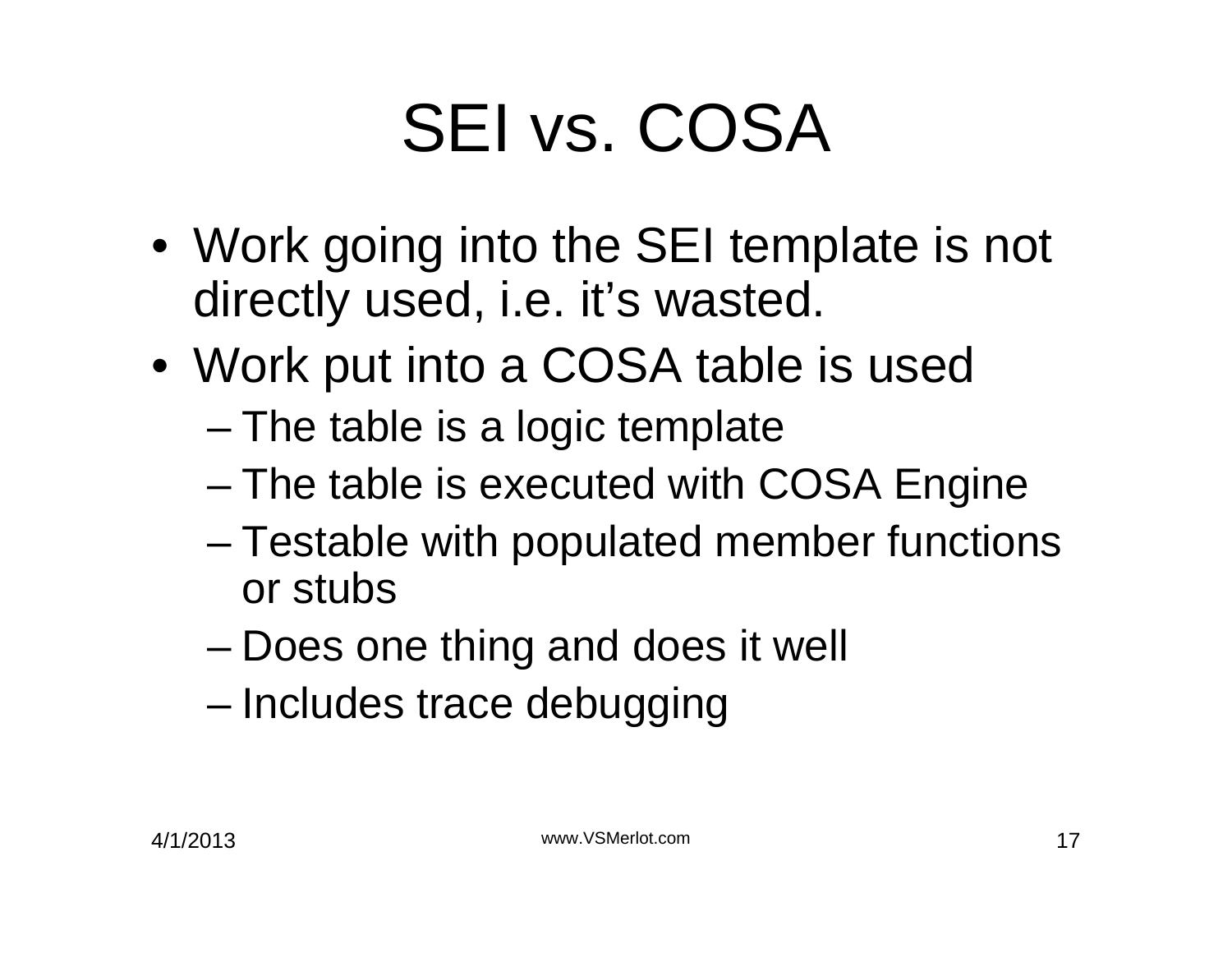### No Foundation vs. Foundation

- No Foundation Today
	- Bucket-of-Bolts
		- Spaghetti code
- Foundation COSA
	- An Engineering Discipline
	- Not an artistic approach
	- Not just writing code
	- **Organized**
	- Standardized
- •**COSA** 
	- No License required
	- Patent definition open disclosure
	- Book available on Amazon.com

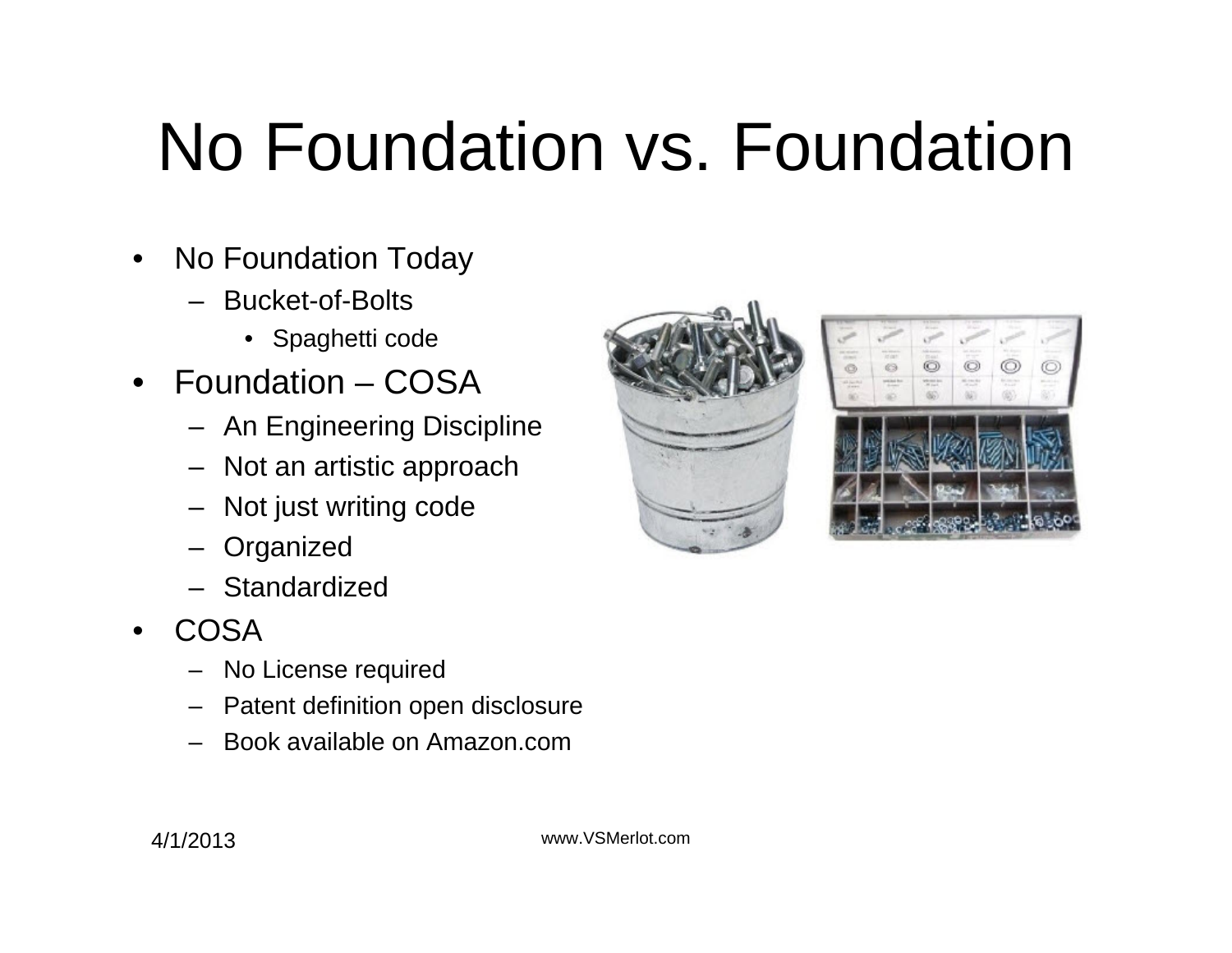# What's Missing

- "**Software engineering**" mentioned on slide 8 does not refer to a foundation architecture.
- It refers to the process in which the code is developed.
- The fundamental "if-then-else" structure i.e. "spaghetti" code that SEI teaches.
- Compare the next two slides...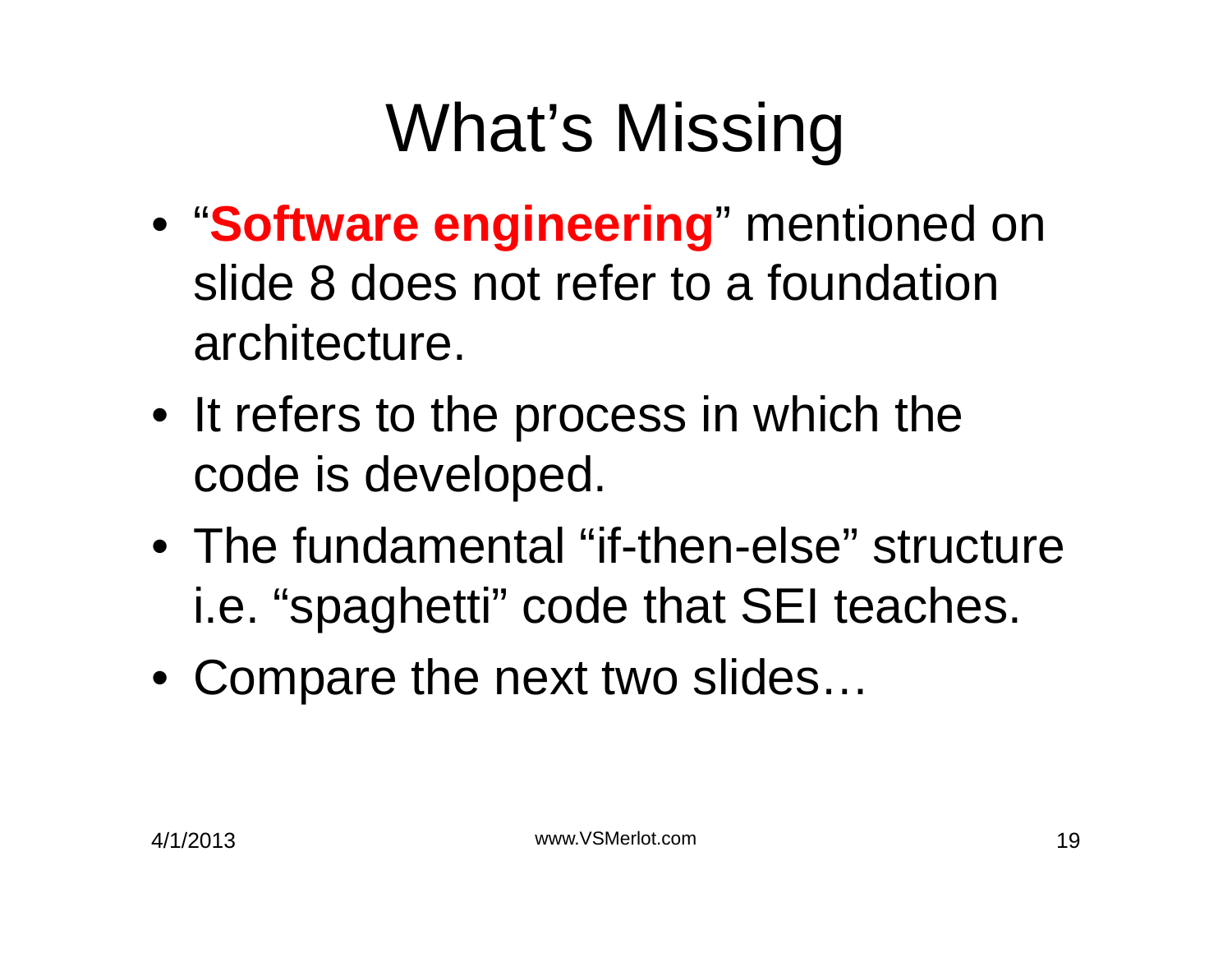# Traditional Software

#### **What Is Wanted**

- Engineering Discipline
- Uniformity
- Consistency
- Preemptablity
- Single Point Logic Testing
- Trace True
	- True Behavior Logic
	- True Logic Trace
	- True Logic Temporal Path
- Trace False
	- False Behavior Logic
	- False Logic Trace
	- False Logic Temporal Path
- Well Defined
	- Rules
	- Specification
	- Analysis
- Orthogonal
	- Logic
	- Data

#### **What is Delivered**

- Authors that are like Herding Cats
- The style of the author
- Inconsistent development styles
- Control and Preemptablity an after thought
- Multiple if-then-else logic dispersed everywhere
- Spaghetti Logic
- Trace True
	- Numerously inserted trace logic
- •NONE
- Trace False
	- Numerously inserted trace logic
- Spaghetti Logic
- •NONE
- $\bullet$ **NONE**
- $\bullet$  Rarely Well Defined
	- No Rules
	- Independent Specification
	- Inconsistent Analysis
- Never Orthogonal
	- Spaghetti Logic
	- Spaghetti Data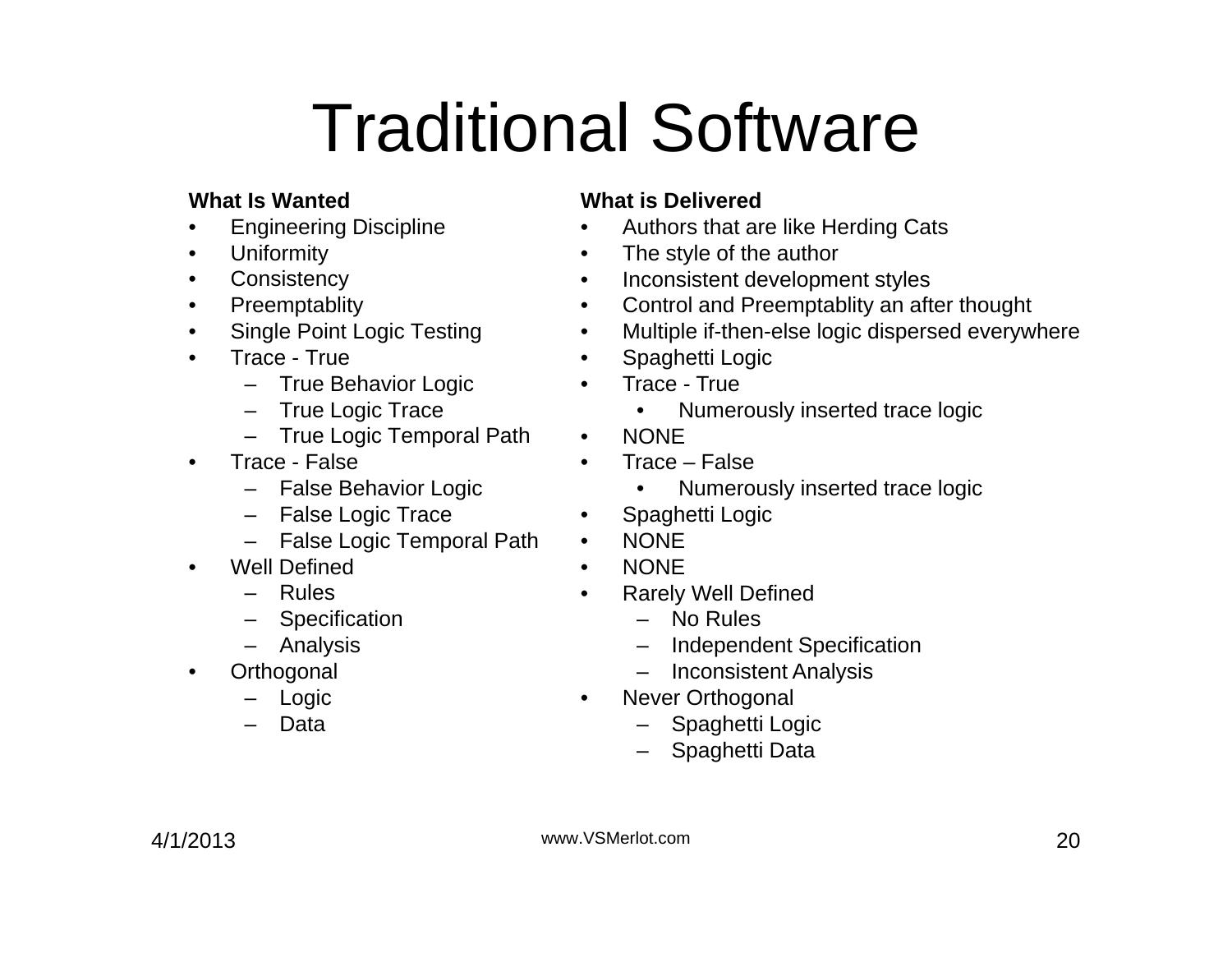# COSA Engineering

#### **What Is Wanted**

- Engineering Discipline
- Uniformity
- Consistency
- Preemptablity
- Single Point Logic Testing
- Trace True
	- True Behavior Logic
	- True Logic Trace
	- True Logic Temporal Path
- Trace False
	- False Behavior Logic
	- False Logic Trace
	- False Logic Temporal Path
- Well Defined
	- Rules
	- Specification
	- Analysis
- **Orthogonal** 
	- Logic
	- Data

#### **COSA Delivers**

- Engineering Discipline
- •**Uniformity**
- Consistency
- Preemptablity
- Single Point Logic Testing
- Trace True
	- Static Document Trace
	- Dynamic Logic Trace
- Trace False
	- Static Document Trace
	- Dynamic Logic Trace
- Well Defined
	- Template Rules
	- Specification
	- Traced Spec to Application
- Orthogonal
	- Logic
	- Data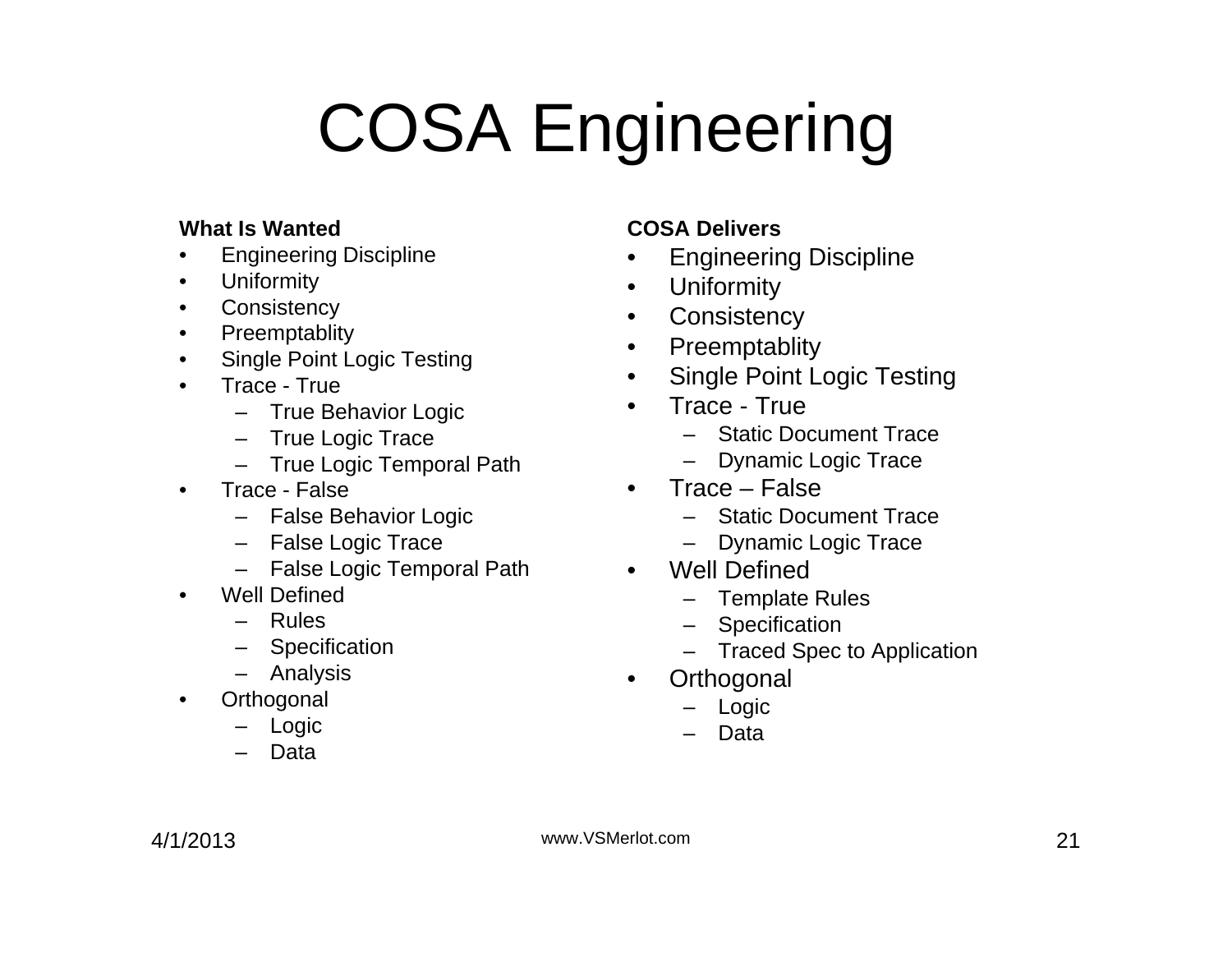### Complexity is out of control

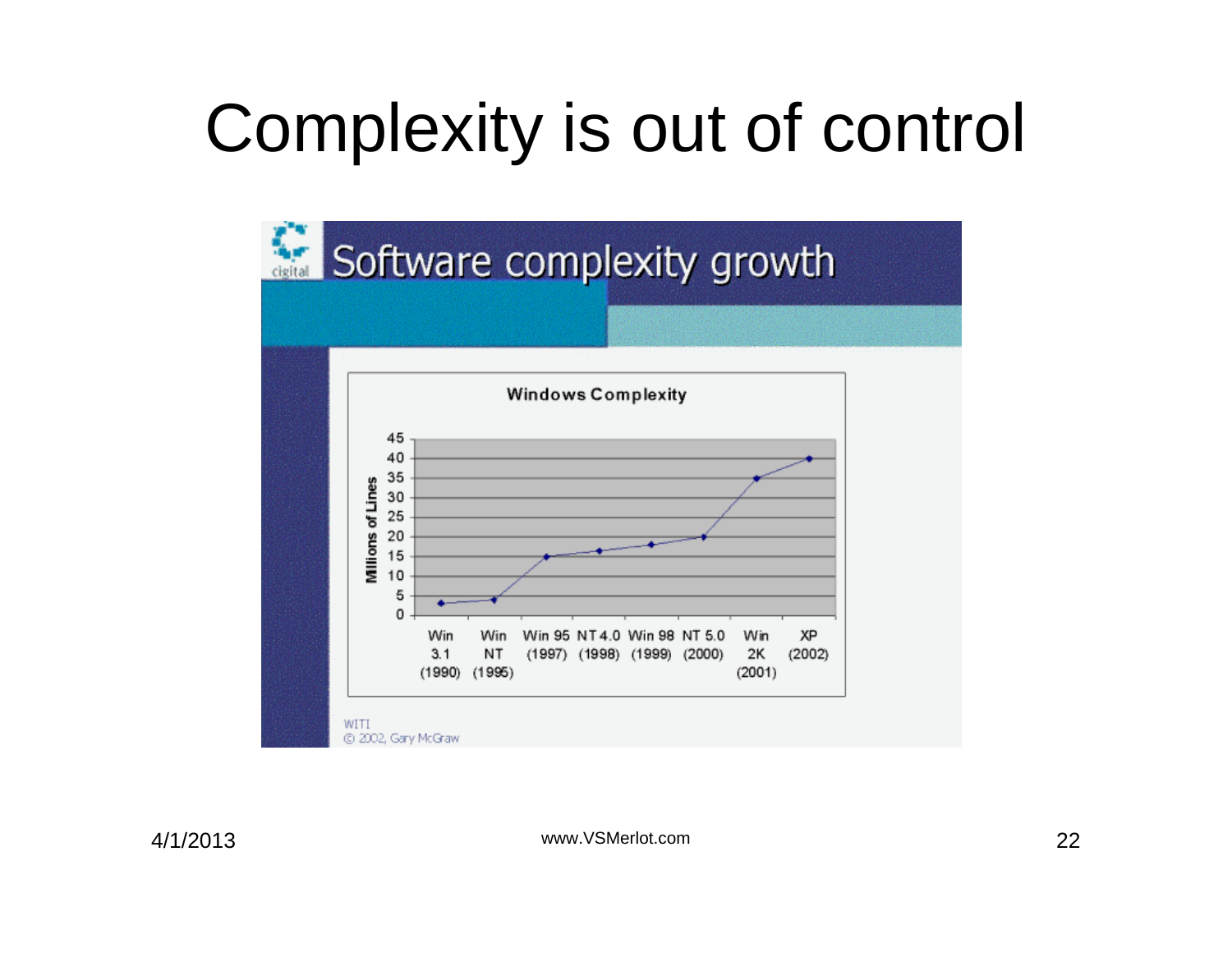### Compare Complexity



**COSA Temporal Engineering** 

**ITE Spatial Engineering** 

4/1/2013 www.VSMerlot.com 23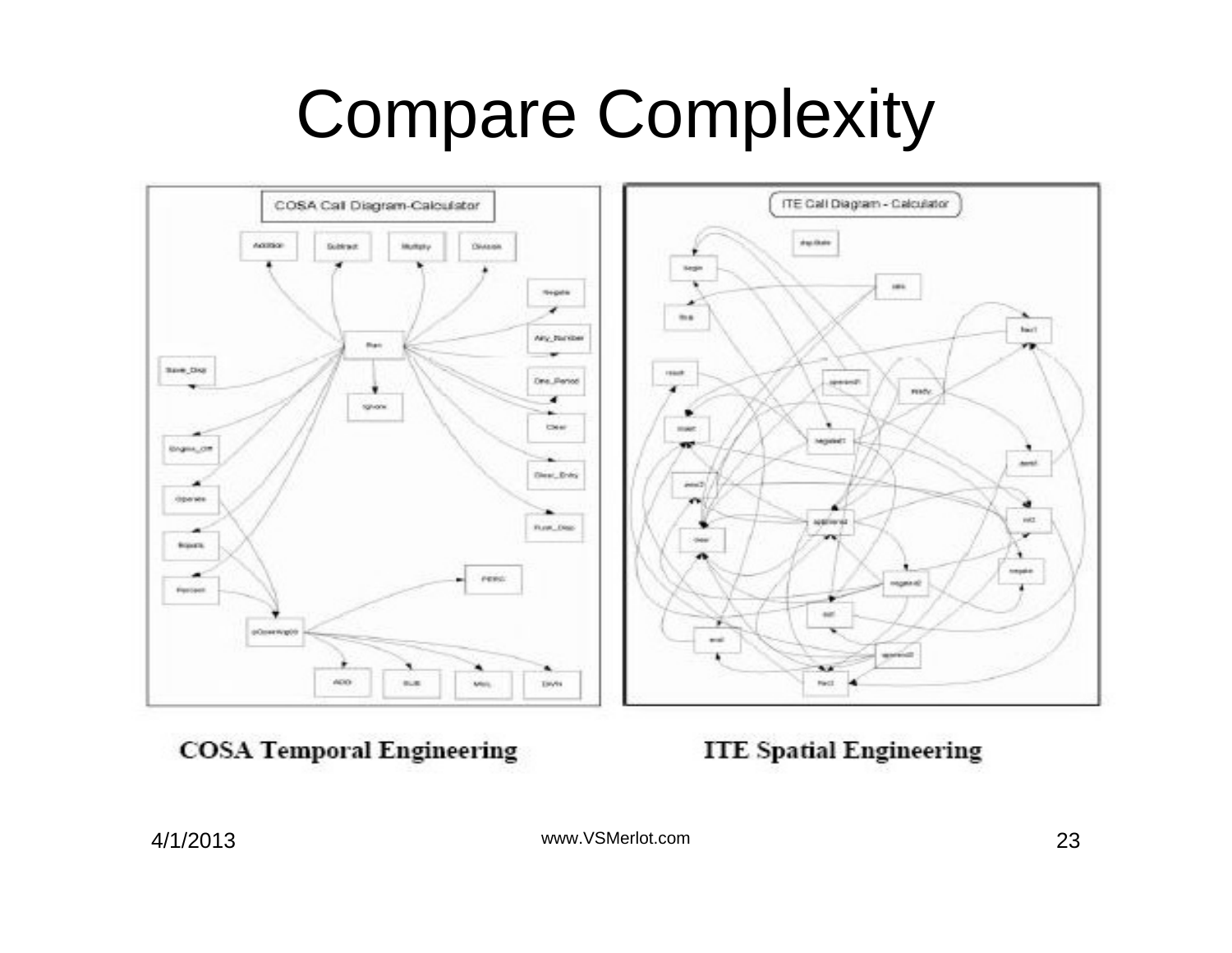#### Now with Trace



**COSA Temporal Engineering<br>With Trace** 

**ITE Spatial Engineering<br>With Trace** 

4/1/2013 www.VSMerlot.com 24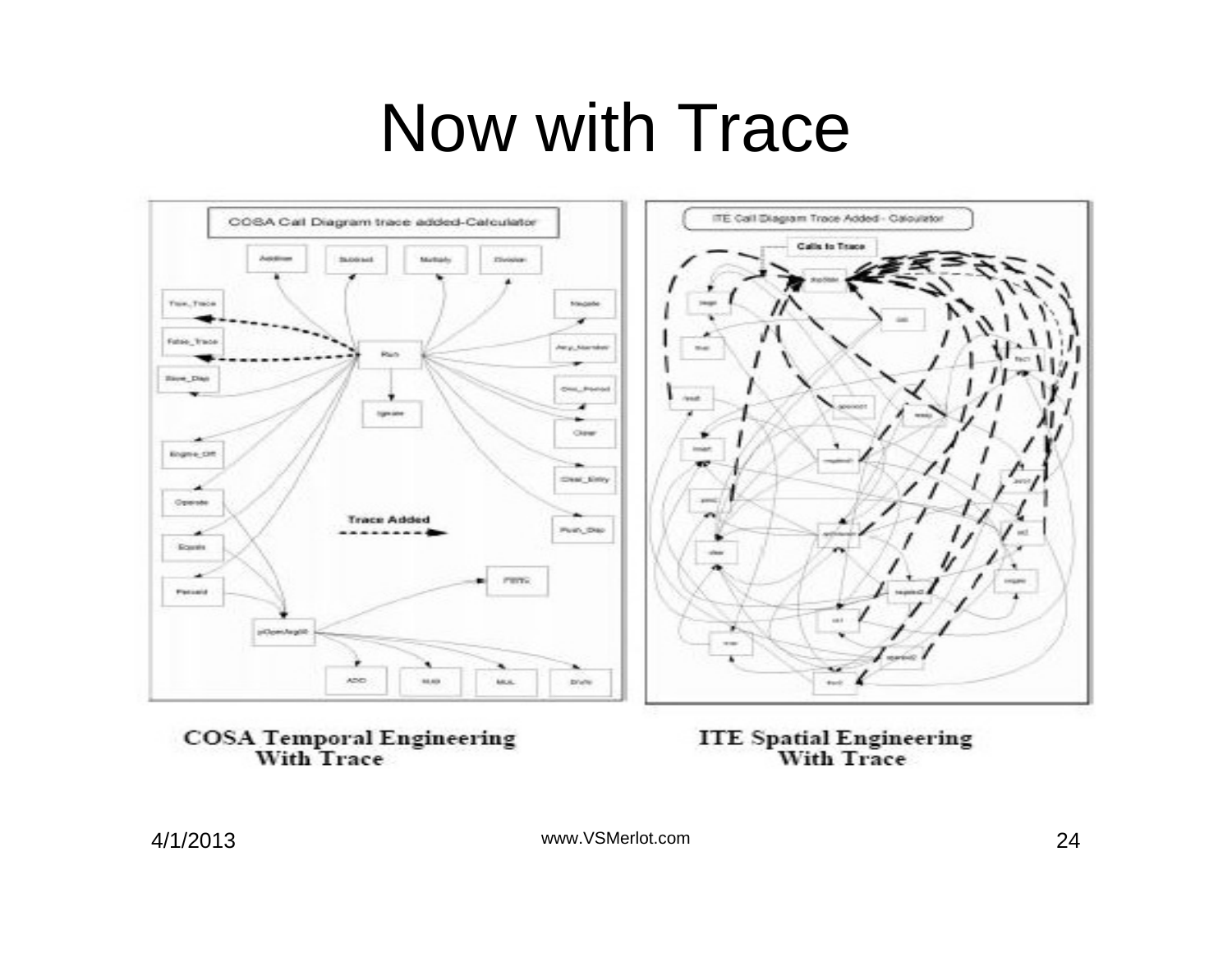### ITE Trace Complexity

- 3 columns of trace
	- 4 columns info in each
- Little info
- Embedded throughout program
- Side effects
- 107 states

| <b>State</b>   | Routine          | Sig            | Value        | <b>State</b> | Routine              | Sig            | Value        | <b>State</b> | Routine          | Sig                 | Value      |
|----------------|------------------|----------------|--------------|--------------|----------------------|----------------|--------------|--------------|------------------|---------------------|------------|
| 1              | calc             | 0              | 0            | 37           | frac1                | $\overline{2}$ | $\Omega$     | 72           | int <sub>2</sub> | 1101                | $-3.14159$ |
| $\overline{2}$ | calc             | 0              | 0            | 38           | frac1                |                |              | 73           | frac2            | $\mathbf 0$         | $-3.14159$ |
| 3              | calc             |                | 0            | 39           | frac1                |                | 0            | 74           | int2             | 0                   | $-3.14159$ |
| 4              | ready            | 0              | 0            | 40           | frac1                | 1010           | $\mathbf 0$  | 75           | int2             | 3                   | $-3.14159$ |
| 5              | ready            | $\overline{2}$ | 0            | 41           | frac1                | 1010           | $\mathbf 0$  | 76           | frac2            | $\overline{2}$      | $-3.14159$ |
| 6              | ready            |                |              | 42           | frac1                | 1010           | $\mathbf 0$  | 77           | frac2            |                     |            |
| $\overline{7}$ | ready            |                | $\mathbf{0}$ | 43           | frac1                | 1010           | $\mathbf 0$  | 78           | frac2            | 1                   | $-3.14159$ |
| 8              | begin            | 0              | 0            | 44           | frac1                | 1010           | $\mathbf{0}$ | 79           | frac2            | 1010                | $-3.14159$ |
| 9              | begin            | $\overline{2}$ | $\Omega$     | 45           | frac1                | 1107           | $\Omega$     | 80           | frac2            | 1010                | $-3.14159$ |
| 10             | begin            |                |              | 46           | operand1             | 1107           | $\Omega$     | 81           | frac2            | 1010                | $-3.14159$ |
| 11             | begin            |                | 0            | 47           | frac1                | 3              | $-3.14159$   | 82           | frac2            | 1010                | $-3.14159$ |
| 12             | begin            | 1107           | $\Omega$     | 48           | opEntered            | $\bf{0}$       | $-3.14159$   | 83           | frac2            | 1010                | $-3.14159$ |
| 13             | negaged1         | 0              | $\mathbf{0}$ | 49           | operand1             | 0              | $-3.14159$   | 84           | frac2            | 1102                | $-3.14159$ |
| 14             | begin            | $\Omega$       | $\mathbf{0}$ | 50           | operand1             | 3              | $-3.14159$   | 85           | operand2         | 1102                | $-3.14159$ |
| 15             | calc             | $\Omega$       | $\mathbf{0}$ | 51           | opEntered            | $\overline{a}$ | $-3.14159$   | 86           | frac2            | 3                   | $-3.14159$ |
| 16             | begin            | 3              | 0            | 52           | opEntered            |                |              | 87           | result           | $\mathbf{0}$        | $\Omega$   |
| 17             | ready            | 3              | 0            | 53           | opEntered            | 1              | $-3.14159$   | 88           | operand2         | 0                   | $-3.14159$ |
| 18             | ready            | $\overline{0}$ | 0            | 54           | opEntered            | 1107           | $-3.14159$   | 89           | ready            | $\Omega$            | 0          |
| 19             | negaged1         | $\overline{2}$ | $\Omega$     | 55           | negated2             | $\mathbf{0}$   | $-3.14159$   | 90           | calc             | $\Omega$            | $\Omega$   |
| 20             | negated1         |                |              | 56           | opEntered            | $\mathbf 0$    | $-3.14159$   | 91           | operand2         | 3                   | $-3.14159$ |
| 21             | negaged1         |                | 0            | 57           | opEntered            | 3              | $-3.14159$   | 92           | ready            | $\overline{2}$      | 0          |
| 22             | negaged1         | 1010           | 0            | 58           | negated2             | $\overline{2}$ | $-3.14159$   | 93           | ready            |                     |            |
| 23             | int1             | 0              | 0            | 59           | negated2             |                |              | 94           | result           | $\overline{2}$      | 0          |
| 24             | negaged1         | 0              | 0            | 60           | negated2             | 1              | $-3.14159$   | 95           | result           |                     |            |
| 25             | operand1         | 0              | 0            | 61           | negated2             | 1010           | $-3.14159$   | 96           | eval             | 1104                | 0          |
| 26             | calc             | $\mathbf 0$    | 0            | 62           | int <sub>2</sub>     | $\mathbf 0$    | $-3.14159$   | 97           | result           | 1                   | $-1$       |
| 27             | negaged1         | 3              | 0            | 63           | negated2             | 0              | $-3.14159$   | 98           | result           | 100                 | $-1$       |
| 28             | operand1         | $\overline{2}$ | 0            | 64           | operand2             | 0              | $-3.14159$   | 99           | ready            | 100                 | $-1$       |
| 29             | operand1         |                |              | 65           | calc                 | $\mathbf{0}$   | $\Omega$     | 100          | calc             | 100                 | $-1$       |
| 30             | int1             | $\overline{c}$ | 0            | 66           | negated2             | 3              | $-3.14159$   | 101          | result           | 3                   | $-1$       |
| 31             | int1             |                |              | 67           | operand <sub>2</sub> | $\overline{2}$ | $-3.14159$   | 102          | ready            | 3                   | $-1$       |
| 32             | int1             |                | 0            | 68           | operand2             |                |              | 103          | final            | $\overline{0}$      | $-1$       |
| 33             | int1             | 1101           |              | 69           | int2                 | $\overline{2}$ | $-3.14159$   | 104          | calc             | $\ddot{\mathbf{0}}$ | $-1$       |
| 34             | frac1            | $\Omega$       | 0            | 70           | int <sub>2</sub>     |                |              | 105          | calc             | 3                   | $-1$       |
| 35             | int1             |                | 0            | 71           | int2                 | 1              | $-3.14159$   | 106          | final            | $\overline{c}$      | $-1$       |
| 36             | int <sub>1</sub> |                | n            |              |                      |                |              | 107          | final            |                     | $-4$       |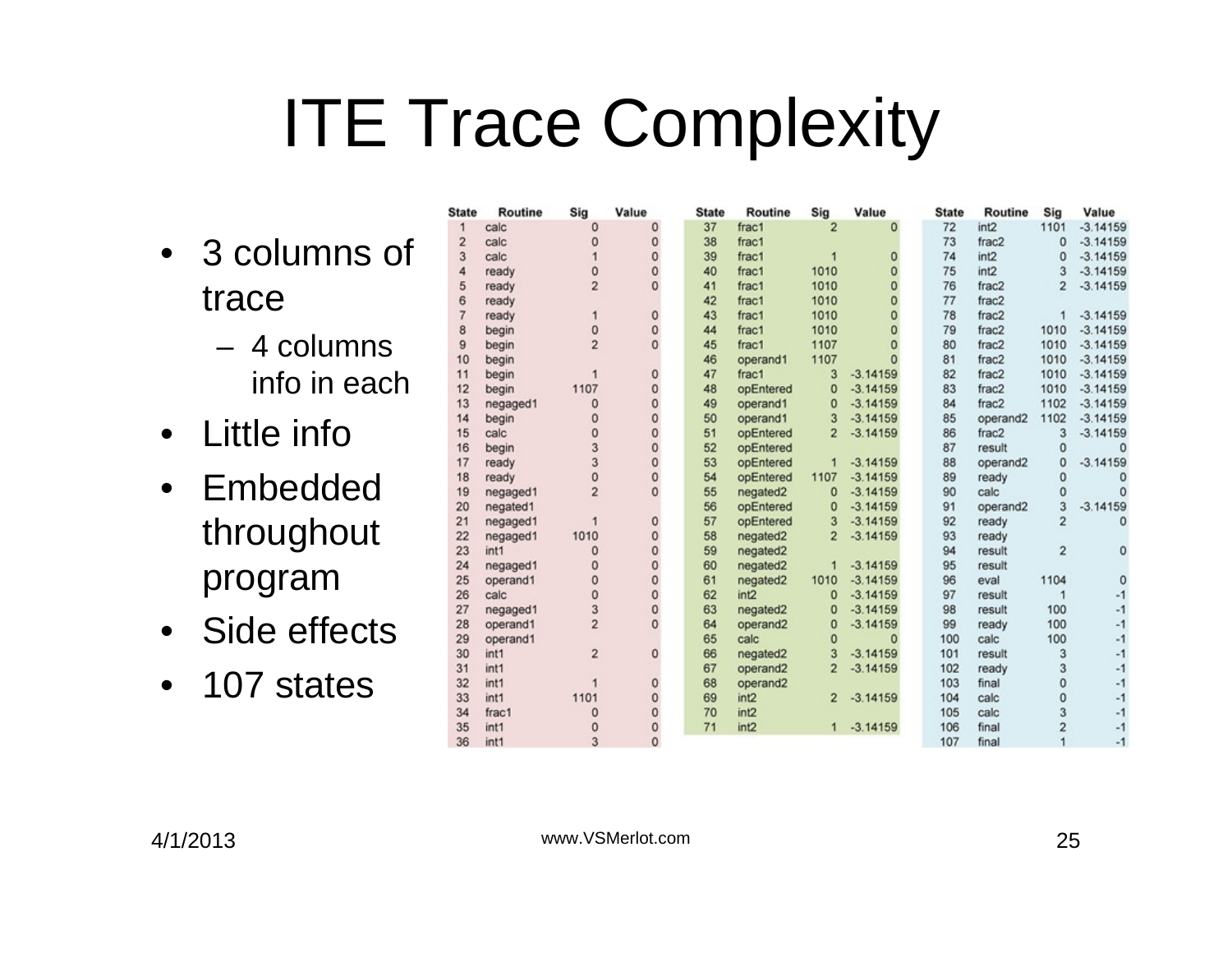# COSA Trace More Information

- 1 Column Trace – 8 Columns Info
- Reduced **Complexity**
- More Information
- Dynamic On-Off
- Minimal side effects
- 30 states vs. 107

| Count          | <b>Step</b>                   | <b>Trace</b> | Eng  | <b>Static</b>    | <b>Dynamic</b>   | <b>Behavior</b> | <b>Value</b>   |
|----------------|-------------------------------|--------------|------|------------------|------------------|-----------------|----------------|
| $\mathbf{1}$   | $+T=0$ ;                      | 100          | Off; | 44;              | 44;              | Negate;         | $N=$ -         |
| $\overline{2}$ | $+T = 1$ ;                    | 101          | Off: | 1:               | 1;               | Any Number;     | $N = -3$       |
| $\overline{3}$ | $\check{G} = 1$ ;             | 101          | On;  | $1 \cdot$        | 59;              | Ignore;         | $N =$          |
| $\overline{4}$ | $+T = 2;$                     | 102          | Off; | 59;              | 59;              | One Perio d;    | $N = -3$ .     |
| $\overline{5}$ | $+T=3;$                       | 103          | Off; | 1:               | 1;               | Any Number;     | $N = -3.1$     |
| 6              | $+T = 3;$                     | 103          | Off: | 1:               | 1;               | Any Number;     | $N = -3.14$    |
| $\overline{7}$ | $+T = 3$ ;                    | 103          | Off: | 1:               | 1;               | Any Number;     | $N = -3.141$   |
| $8\,$          | $+T=3;$                       | 103          | Off; | $\overline{1}$ : | 1;               | Any Number;     | $N = -3.1415$  |
| 9              | $+T=3;$                       | 103          | Off; | 1:               | 1;               | Any Number;     | $N = -3.14159$ |
| 10             | $\check{G}F = 3$ ;            | 103          | On;  | $1 -$            | 44;              | Ignore;         | $N =$          |
| 11             | $\tilde{G} = 4$ ;             | 104          | On;  | 12;              | 44;              | Ignore;         | $N =$          |
| 12             | $\check{G}F = 5$ ;            | 105          | On;  | 11;              | 44;              | Ignore;         | $N=$           |
| 13             | $\check{G}F = 6;$             | 106          | On;  | $1 \cdot$        | 44;              | Push Disp;      | $N=$           |
| 14             | $\overline{\mathbf{G}} = 7;$  | 500          | On;  | 43;              | 44;              | Ignore;         | $N =$          |
| 15             | $+T=8;$                       | 501          | On;  | 44;              | $1 -$            | Subtraction;    | $N = -3.14159$ |
| 16             | $+T = 12;$                    | 700          | Off; | $1 -$            | $\overline{1}$ ; | Engine Off;     | $N = -3.14159$ |
| 17             | $+T = 13;$                    | 701          | Off; | 44;              | 44;              | Negate;         | $N=$ -         |
| 18             | $+T = 14$ ;                   | 702          | Off; | $\frac{1}{2}$    | 1;               | Any Number;     | $N = -2$       |
| 19             | $\overline{\mathbf{G}} = 14;$ | 702          | Off; | $1 -$            | 59;              | Ignore;         | $N=$           |
| 20             | $+T = 15;$                    | 703          | Off; | 59;              | 59;              | One Period;     | $N = -2$ .     |
| 21             | $\overline{+}$ T= 16;         | 704          | Off; | 1:               | 1;               | Any Number;     | $N = -2.1$     |
| 22             | $+T = 16;$                    | 704          | Off; | 1:               | 1;               | Any Number;     | $N = -2.14$    |
| 23             | $+T = 16;$                    | 704          | Off; | $\frac{1}{2}$    | 1;               | Any Number;     | $N = -2.141$   |
| 24             | $+T = 16;$                    | 704          | Off; | $1 -$            | 1;               | Any Number;     | $N = -2.1415$  |
| 25             | $+T = 16;$                    | 704          | Off; | 1:               | 1;               | Any Number;     | $N = -2.14159$ |
| 26             | $\mathbf{\bar{G}} = 16;$      | 705          | On;  | $1 \cdot$        | 13;              | Ignore;         | $N =$          |
| 27             | $\rm \tilde{G}F = 18;$        | 706          | On;  | 12;              | 13;              | Ignore;         | $N=$           |
| 28             | $\tilde{G} = 17;$             | 707          | On;  | $1 \cdot$        | 13;              | Save Disp;      | $N=$           |
| 29             | $\rm \tilde{G} = 19;$         | 900          | On;  | 11:              | 13;              | Ignore;         | $N=$           |
| 30             | $+T = 20;$                    | 901          | Off; | 13;              | 13;              | Equals;         | $N = -1$       |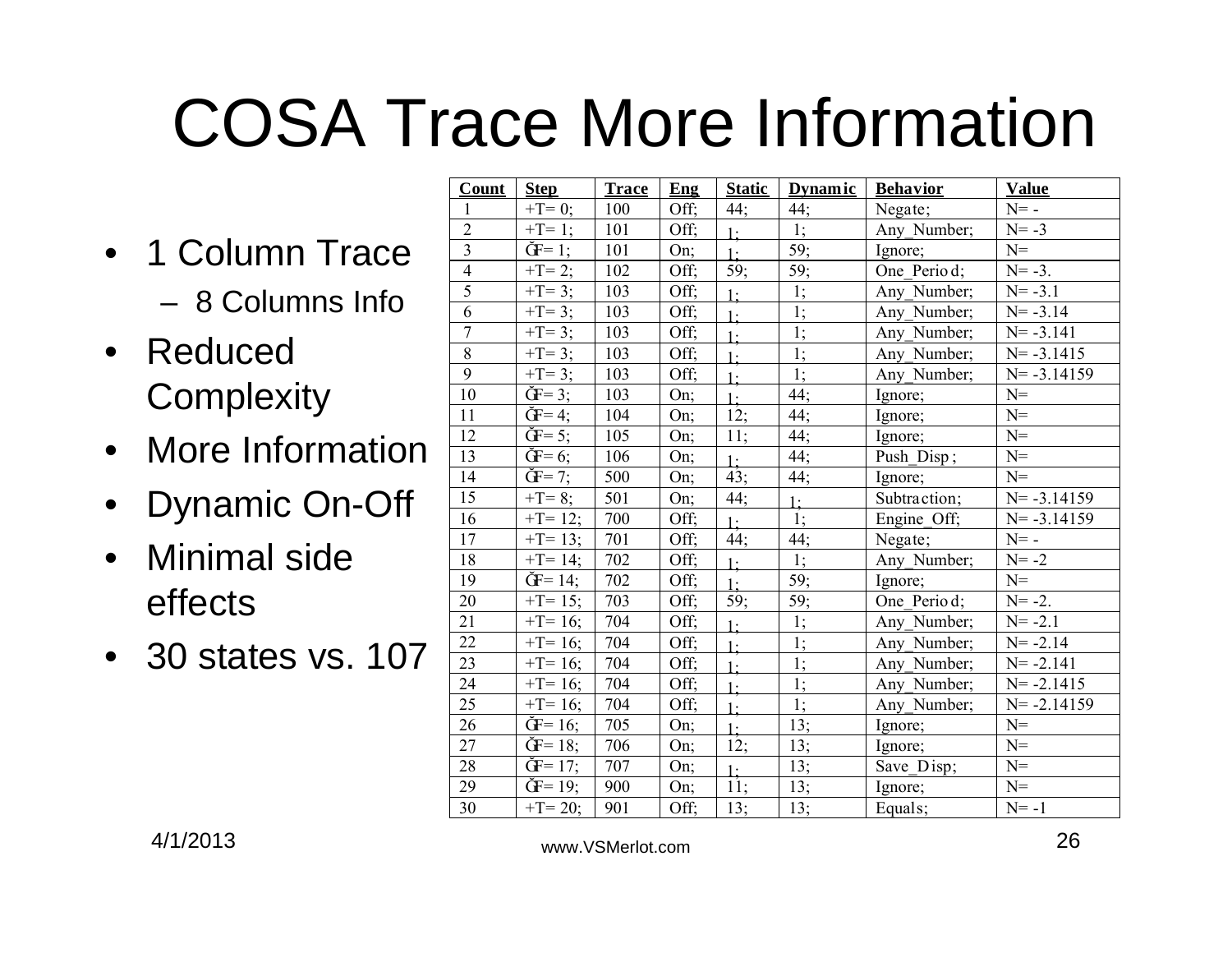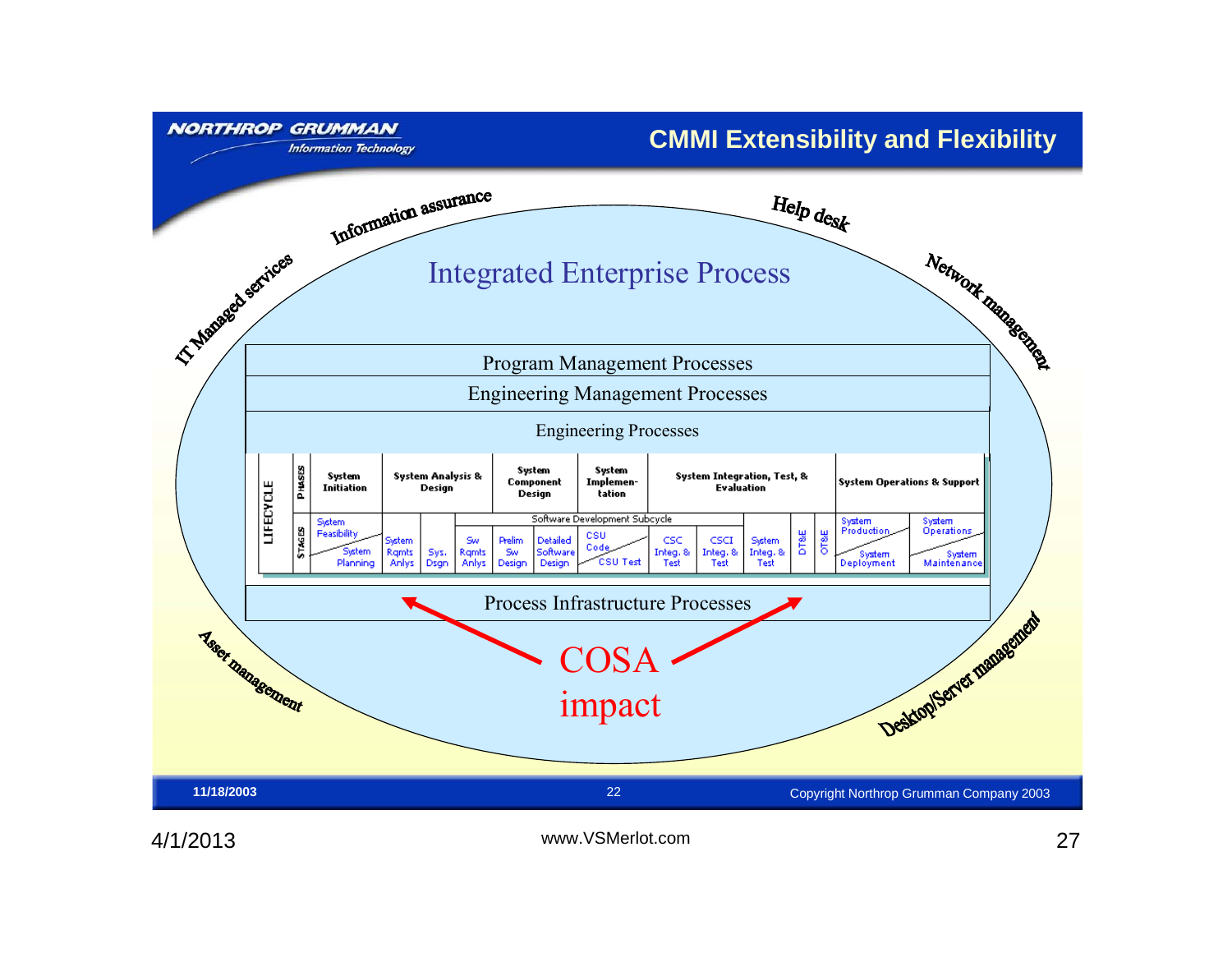# A 4 Step COSA Solution

- 1) Well Defined Core Foundation
	- COSA Table Drive Vector State Machine
		- Temporal Software Engineering
- 2) Model Driven Architecture
	- WYSIWYG BNF model to application
	- Rules / Logic can be tested on boundary values
- 3) Re-manufactured Applications
	- Legacy Integrated Forward Engineering (LIFE)
	- Replaces & Reduces Maintenance Costs
- 4) System Level Integration
	- Focus on top-down organization
	- Reduce failures, improve quality, reduce costs